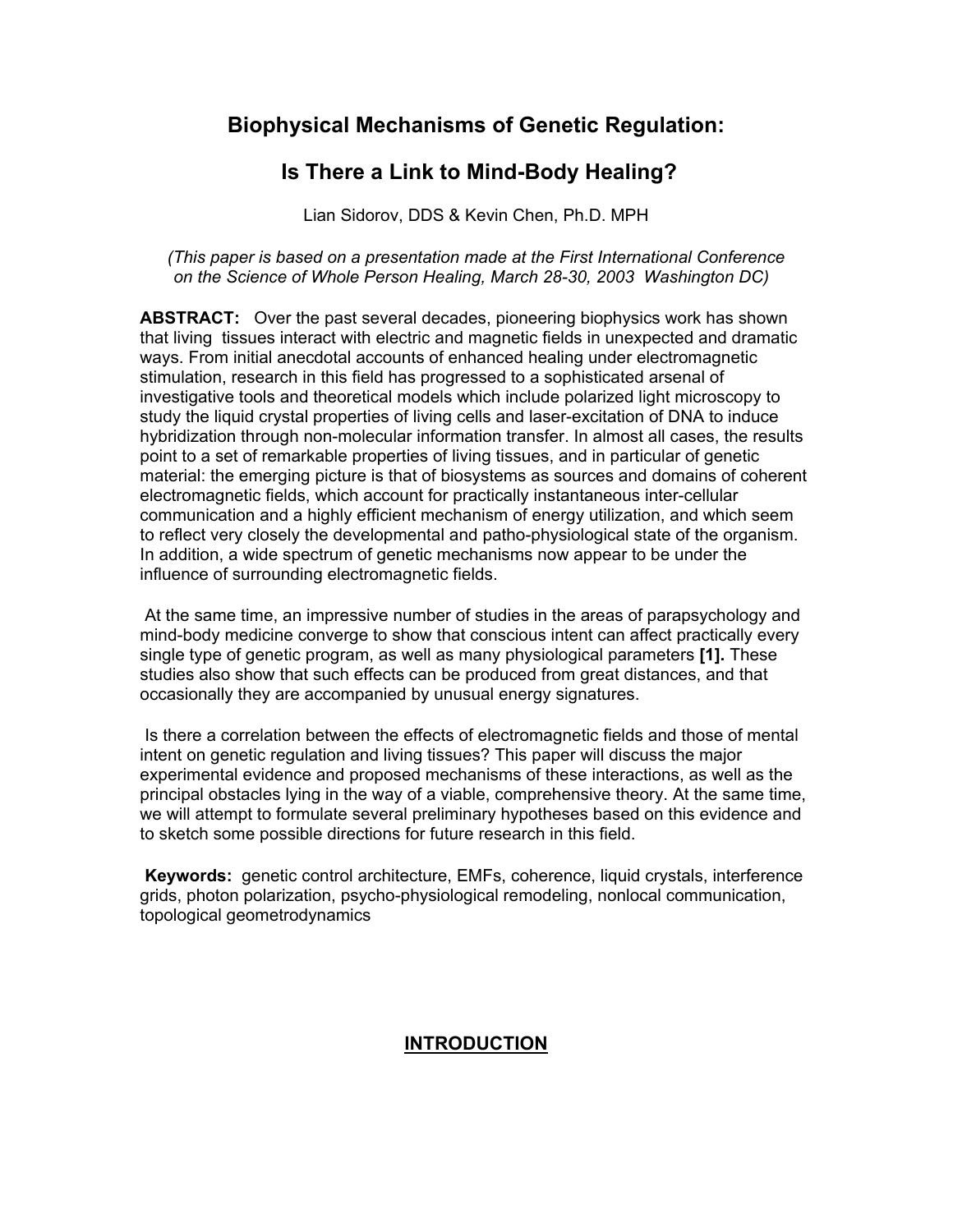The history of mind-body medicine in the modern era has been one of continuous struggle against both the derisive attitudes of a scientific mainstream firmly embedded into a reductionist, materialistic mind frame and the conceptual difficulties of studying something as elusive as the contents of consciousness. While gradual correlations with general factors such as stress have lead to the acceptance of psychoneuroimmunology as a legitimate field of study, there is very little material in the medical literature about other, more specific effects that mental intent might have on the body.

This unfortunate state of affairs, we hope, is about to change. Over the past decade, thousands of studies have been conducted all over the world, looking at the interactions between conscious intent and living systems - from biomolecules and single celled organisms to human beings - and describing statistically significant effects in very concrete, histological and physiological terms. These studies, reported in the scientific parapsychology literature as well as in some physics and biomedical publications, are part of a rapidly growing body of "human potential science" projects - frontier programs funded by governments such as Japan and China to look at exceptional human abilities and harness their implications. Similar studies have also been carried out in the US, Russia, Germany and other Western countries, unfortunately under less supportive conditions which are generally reflected by their more conservative protocols. A large proportion of this material is now available in abstract format through English-language publications such as D. Benor's "Spiritual Healing: Scientific Evidence of a Healing Revolution" (Vision Publications, 2001 Edition) and the Qigong Institute's Database CD-ROM, updated yearly.

In another paper **[1],** we have reviewed the main classes of studies described in this literature, with a focus on genetic functions - showing how practically every major genetic program (from DNA replication and cell division rates to gene-specific transcription, translation and mutagenesis, to cell differentiation and apoptosis) can be modulated by intent under experimental conditions. In this follow-up article, we would like to take the discussion one step further and begin to look at a possible mechanism that might account for these startling experimental findings.

The present model of genetic control, based on chemical messengers, transcription factors, molecular feedback loops, enzyme conformation, promoter regions and other forms of cis-/trans modulatory regulation is restricted to describing these all-important programs at a primarily intra-cellular level which fails to fully account for the astounding degree of synchronization between the billions of cells comprising the human body. It has been shown that on average four to eight different transcription factors service each gene's regulatory module and that many hundreds to thousands of genes must be coherently expressed in order to create any given tissue or multicellular structure **[2 - p. 9].** Thus higher-level aspects of growth and development, as well as pathological and healing processes, such as the differential spatio-temporal expression of DNA in specialized cells and the emergence/loss of complex architecture during embryogenesis or malignant growth, are still a matter of heated debate and speculation **[3,77].** How does the DNA material in each cell respond to its variable environmental circumstances in a way which reflects the cell's lineage, internal clock and also the activities of thousands of cells in its immediate vicinity? Are chemical messengers sufficient to account for the speed and accuracy of this large-scale orchestration, or are there higher levels of genetic control architecture yet to be discovered? We believe that sufficient evidence has already accumulated to support the existence of such nonlocal, non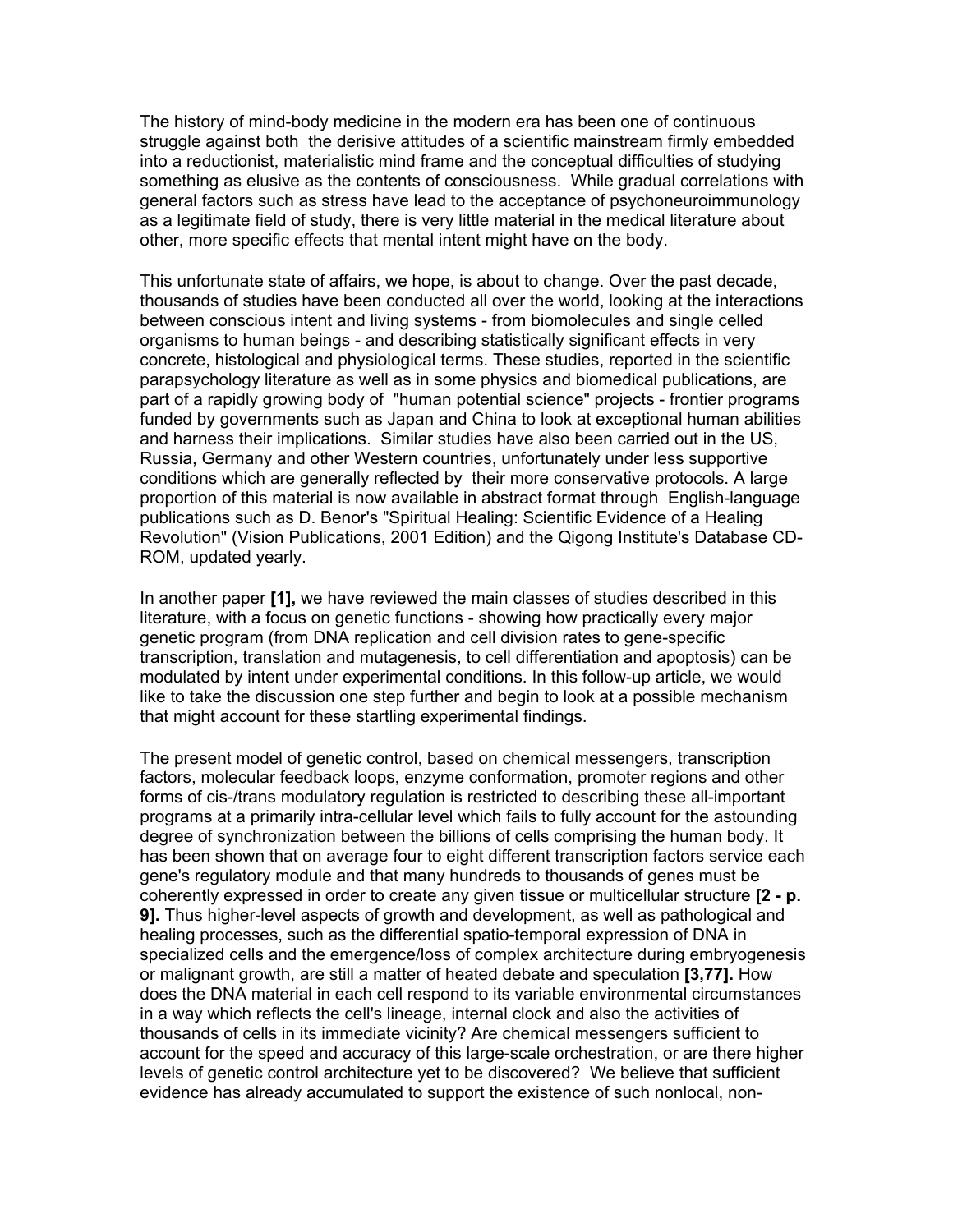molecular controls. We also believe, along with a growing number of biophysical research scientists, that the key to the most effective preventive and therapeutic health interventions lies in the understanding of genetic regulation at the top levels of the control hierarchy - that is, in the way cells communicate with each other, their environment and, possibly, with the poorly-understood physical correlates of mental intent.

We have therefore divided this article into several parts: in the first section we will try to challenge the strict biomolecular approach to medicine by presenting a number of studies which clearly demonstrate that electromagnetic fields play a major role in genetic expression; the second part will briefly review the main characteristics of mind-matter interactions with respect to living systems; finally the discussion will attempt to draw parallels between the biophysical and consciousness-mediated mechanisms and point to theoretical models that might account for the effects of intent on targeted biological structures in a nonlocal framework.

# **I. THE EFFECTS OF WEAK EM FIELDS ON GENETIC PROGRAMS**

# **A. CELL DIFFERENTIATION IN ADULT, EMBYONIC AND MALIGNANT STATES The work of Rose and Becker (1940s-1970s)**

Observing that three major characteristics of malignant cells (cell simplicity, mitotic speed and metabolic priority) were also typical of embryonic growth and regeneration, in 1948 Meryl Rose conducted a landmark experiment designed to test whether the physiological environment of regeneration could take over the controls of tumor cells. After transplanting pieces of frog kidney tumor to the limbs of salamanders and watching them grow, he amputated the leg just below or, in some cases, right through the tumor mass. As opposed to controls, where the tumor metastasized and ended up killing the host, these specimens demonstrated a remarkable phenomenon: the tumor cells dedifferentiated more fully as the blastema formed, then redifferentiated along with the blastema - thus proving that "the regeneration's guidance system could control cancer, too" **[4 - p. 217].** Furthermore, replicating experiments conducted in 1962-1963 by F. Seilern-Aspang and K. Kratochwil at the Austrian Cancer Institute showed that, in cases where the primary tumor was in the tail, amputation of the tail below that level (i.e. leaving the primary tumor intact) resulted in total disappearance of both the primary mass and all its distant metastases as the tail regenerated **[4 - p. 220] -** thus complete healing of two aetiologically-distinct injuries. Although this result was obtained only when the amputation was close to the site of the primary tumor, it demonstrated beyond doubt that the key to such "spontaneous remission" was a shift in the tumor's immediate environment - most probably the electrical currents in the neuroepidermal junction, which Becker would later prove were the initiators of regeneration.

In 1961, Becker and his team found that applying a very weak current (in the order of a billionth of an ampere) to a culture of nucleated frog red blood cells induced complete dedifferentiation in the cells, which reactivated their nuclei, lost all hemoglobin and became primitive (unspecialized) in the space of four hours **[4 - p. 143]**.

These changes, which were later found in the RBCs of fish and other reptiles, suggested a *reactivation of the DNA* - for once the staining characteristics of the nucleus shifted, the process continued even if the current was interrupted. All the changes involved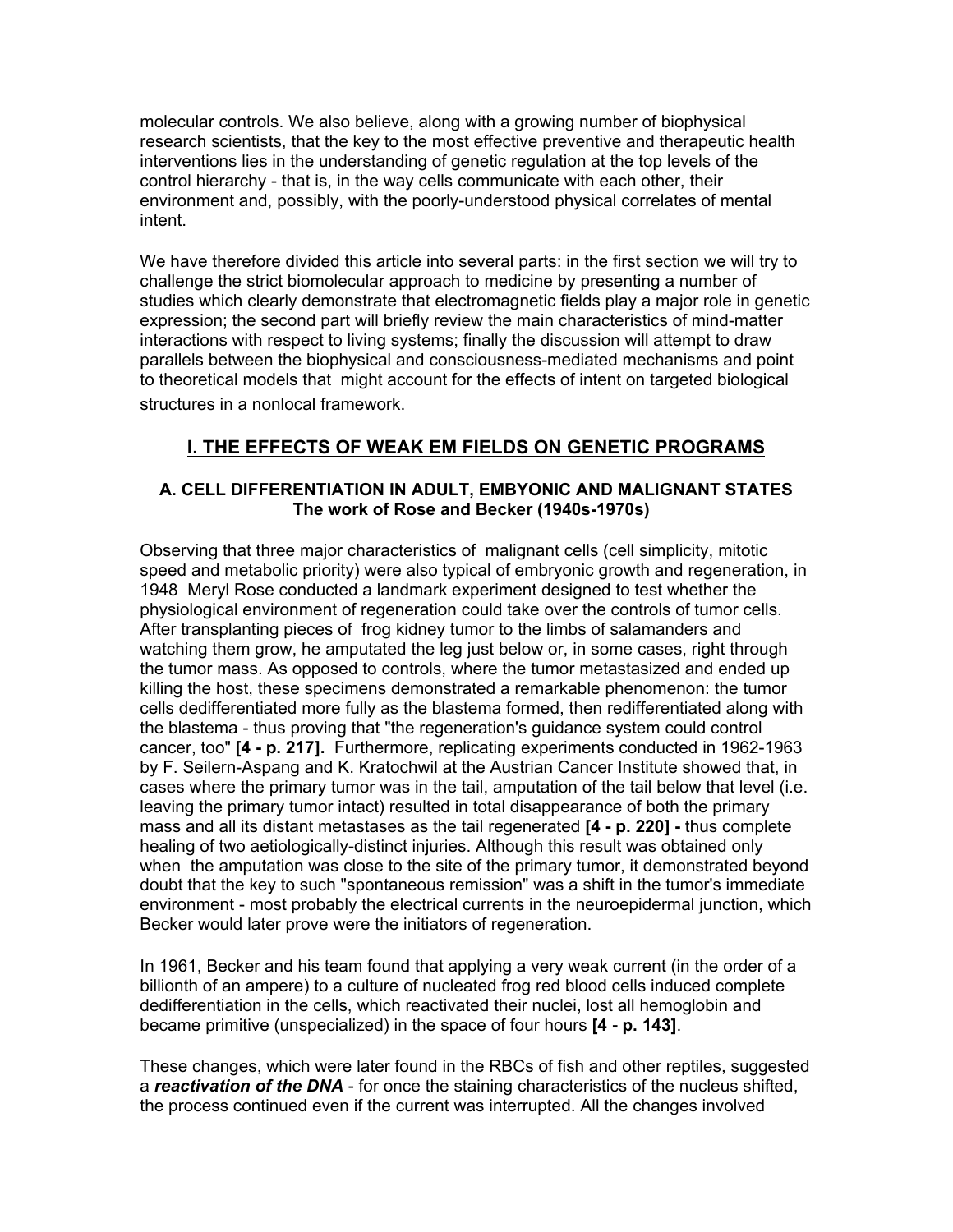paralleled those found in the salamander limb blastemas, demonstrating that the process of regeneration was initiated by an endogenous "current of injury". Applying this knowledge to wound healing in mammals, in 1971 Beckers's team stimulated the bone marrow of rats' amputated forelegs with a 1 nanoampere current and managed to obtain partial regeneration of the limb, including new, well organized bone, cartilage, muscle, blood and nerve tissue: at least ten types of cells had differentiated from the blastema, and some specimens even demonstrated the rudiments of finger cartilage. **[4 - p. 153]** 

What is the nature of this endogenous current which preoccupied Becker for over three decades? Far from being restricted to areas of injury, as originally believed, Becker showed in a series of ingenious experiments that the entire body of a living organism was permeated by a weak DC current, which furthermore appeared to reverse its polarity as the organism's state of consciousness changed from awake to deep sedation/anaesthesia. By demonstrating the Hall effect in the leg of a salamander as it regained consciousness **[4 - p. 101]**, Becker showed that this DC potential was a semiconductor current - in other words, that the carriers were electrons in a semiconducting lattice. But to admit the existence of a semiconductor current permeating and regulating the brain-body continuum, one must be ready to look for an appropriate substrate. Semiconduction requires an ordered molecular structure, such as crystals, in which electrons can exist in a delocalized fashion and flow coherently across large distances with minimal dissipation of energy - a very different model from the type of conduction associated with neurons. In the wet, warm, perpetually-fluctuating environment which is the living organism, what could possibly constitute a proper matrix for this type of phenomenon?

# **B. INTERACTIONS BETWEEN EMFs AND DNA EVIDENCE FROM BIOELECTROMAGNETICS LABS (1990s-2003)**

Before addressing the nature of semiconduction in living tissues, let us review a few more interesting studies which look at the effects of electromagnetic fields on DNA regulation.

In a 2002 study, Tofani et al.. found a statistically significant inhibition of tumor growth (40%) and increase in survival time (31%) when mice bearing a subcutaneous human colon adenocarcinoma (WiDr) were exposed to 70min/day 5.5mT magnetic fields with 50 Hz modulation for 4 weeks; a decrease in tumor cell mitotic index and proliferative activity and increase in apoptosis were also observed - with no adverse or abnormal effects **[5]**

In a similar study reported by Simko et al.. **[6],** extremely-low frequency EMFs (0.1-1mT, 50Hz) applied continuously for 48-72 hrs resulted in increased micronucleus formation and apoptosis in transformed cell lines (human squamous cell carcinoma SCL II), but no adverse effects in normal, non-transformed cells. Cell death induction consistent with apoptosis was also reported in two transformed cell lines (WiDr human colon adenocarcinoma and MCF-7 human breast adenocarcinoma) that were exposed to 1mT magnetic fields modulated by 50Hz ELFs). Cells with daily exposure of 70 min. for 4 weeks showed significant tumor growth inhibition (up to 50%) by the end of treatment. No toxic morphological changes were observed in renewing, slowly proliferating or static normal cells. **[7]**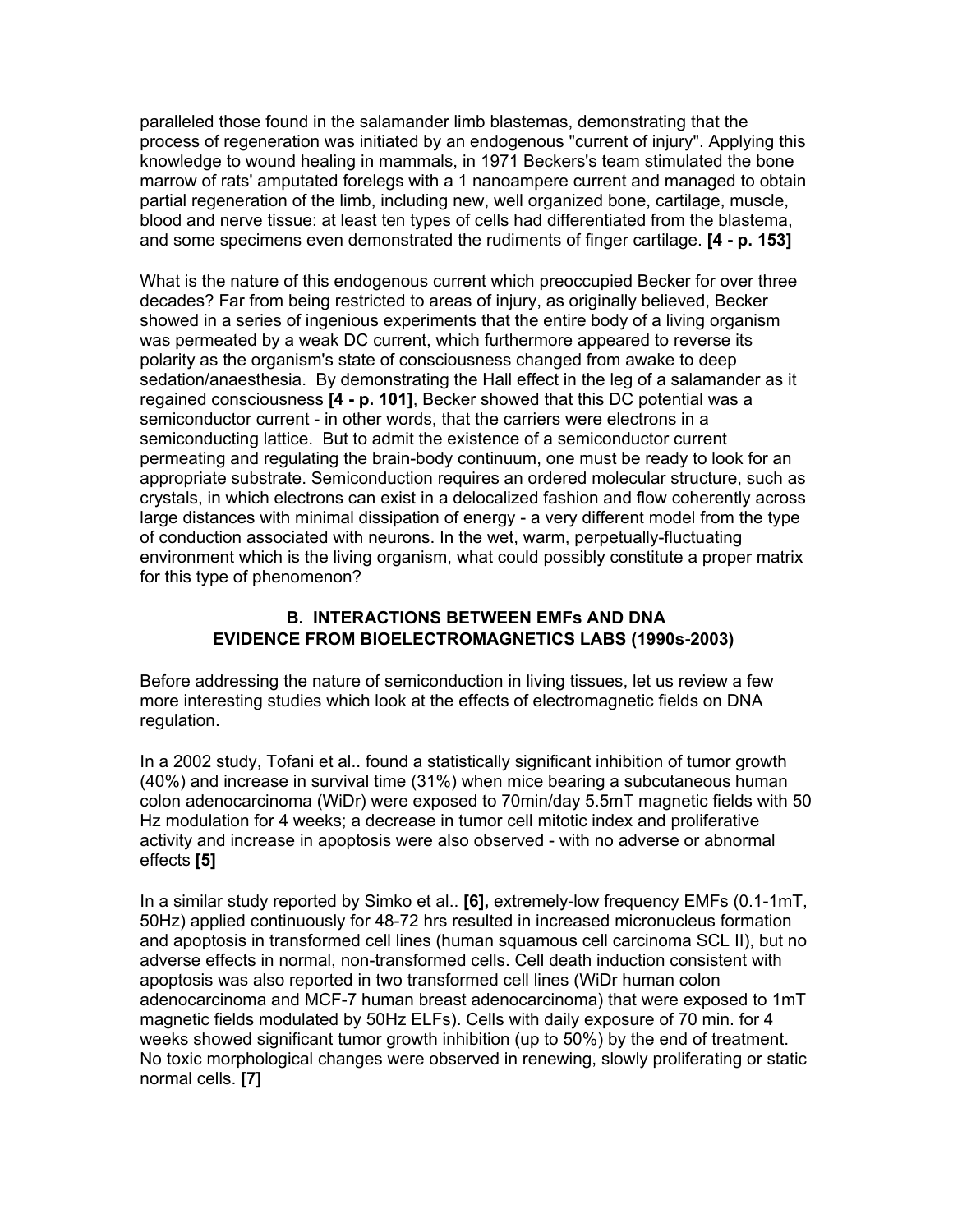Zhou et al. **[9]** have shown that a 72 hr exposure of HL60 cells to 50Hz, 0.1-0.8 mT magnetic fields resulted in an increased transcription level for tumor necrosis factor receptor p75 and interleukin Il-6Ralpha mRNA expression.

Zhao **[10]** examined the promotion of DNA synthesis in PDL fibroblasts under exposure to 0.14T magnetic field for 10,40,60,120 min/day x 1week, comparing these to similar treatments every other day. Remarkably, he found that the cellular DNA contents increased proportionally with exposure time in the daily-treated samples, while no significant changes were found if the treatments occurred on alternate days. He concluded that the magnetic field had a cumulative, threshold-dependent and timedelayed effect on DNA synthesis.

Eichwald & Walleczek **[11]** found that ELF (extremely low frequency) EMFs controlled calcium uptake regulation in T lymphocytes: a bi-phasic response (stimulation/inhibition) was identified depending on the degree of cellular activation. The authors also noted that this, in turn, may affect other cellular processes that are Ca dependent - ie DNA synthesis

Sontag & Dertinger **[12]** reported that human promyelocytes (HL-60) exposed for 5 minutes to an amplitude-modulated, 4000 kHz interferential current (25, 250 and 2500 microA/cm^2) showed windows of significant stimulation and depression in intracellular cAMP within the range of frequencies studied (0-125 Hz).

In a study by Kubinyi et al.., t-RNA synthetase activity isolated from the brain and liver of mice exposed to microwave radiation (2.45 GHz) during gestation showed a decrease after continuous wave exposure, and an increase in activity after amplitude-modulated irradiation **[13]** 

It is interesting to note that many of these studies specifically report finding no adverse effects on normal cells exposed to the same EM fields.

Finally, Blank and Soo **[14]** reviewed evidence that EM fields interact with the activity of the cell membrane enzymes Na,K-ATPase and cytochrome oxidase in a frequencydependent manner - but argued that, in addition, large electron flows known to exist within the stacked base pairs of DNA could interact directly with EM currents and lead to gene activation **[15].** One finding that supports this contention is that DNA transcription in cell-free solutions can be activated by electromagnetic fields **[16].**

### **C. ENDOGENOUS COHERENT FIELDS: BIOSYSTEMS AS DYNAMIC HOLOGRAMS**

## **EVIDENCE FROM THE INTERNATIONAL INSTITUTE OF BIOPHYSICS (1970s-2003)**

All living systems emit light spontaneously: these ultra-weak emissions range from a few up to several hundred photons per second per square centimeter of surface area. The distribution spectrum ranges from infra-red to ultra-violet and is nearly flat, which indicates that the energy is emitted from a wide range of excited molecules and stored in a delocalized manner within the system. Based on the characteristics of these emissions, Popp and others **[17, 18**] have shown that the source of the biophotons is a coherent photon field within the organism. The dominating role of source and sink for the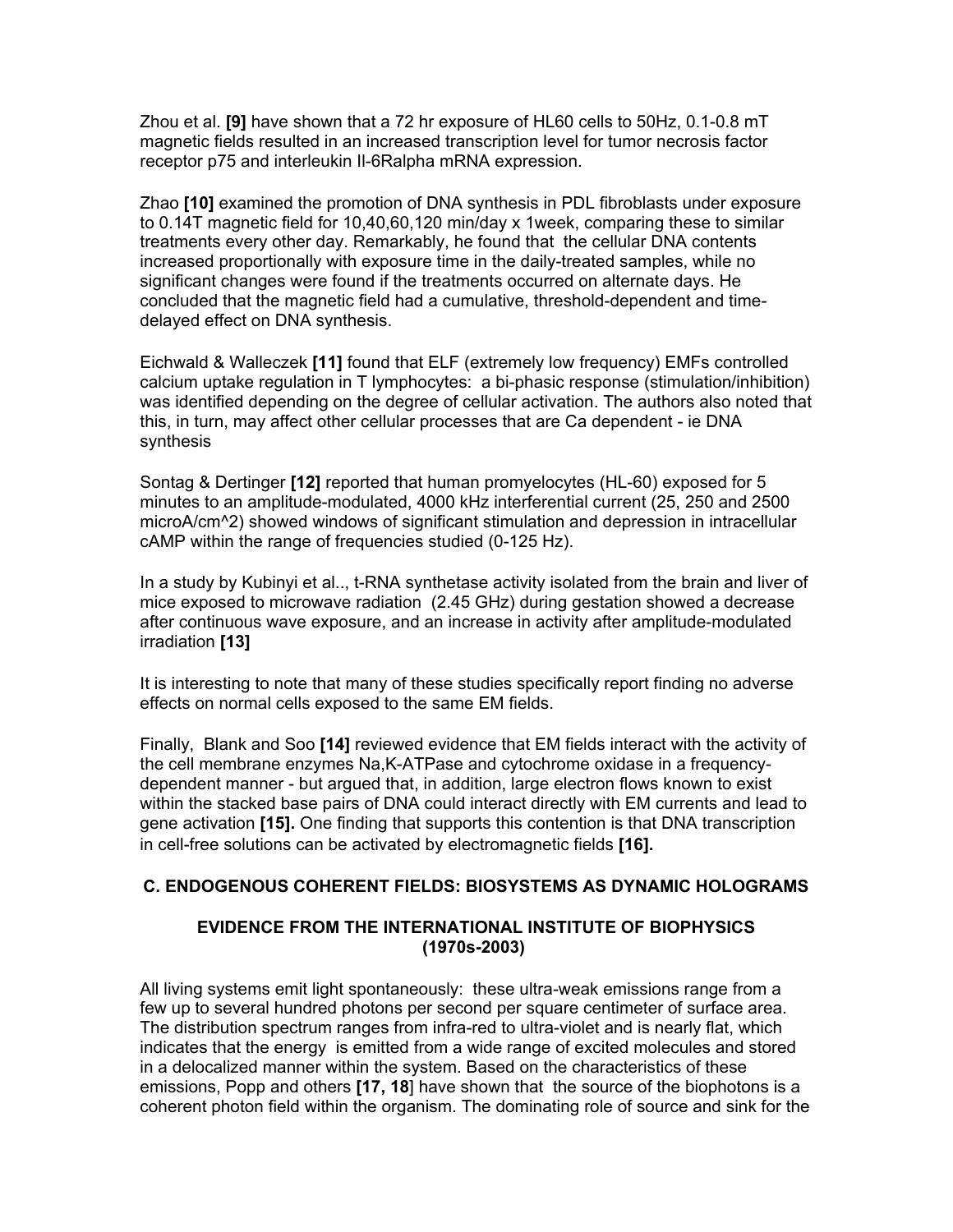biophoton field is the DNA molecule **[17, 24]** (in fact the mammalian red blood cells, which do not have active chromatine, are the only cells which do not emit biophotons).

Photon fluxes play a remarkable number of biological roles as either carriers of information (in enzyme activation, phototropism, photomorphogenesis, phototaxis, regulation of gene expression, vision) or as a driving energy for biological processes **[21].** Furthermore, it is known that both the intensity and the spectrum of the biophoton emission are strongly correlated with the physiological and developmental state of the organism: for example, **[22, 23, 25]** report significantly higher levels of photon emission from surgically removed tumors compared to normal tissues, a non-linear correlation between BPE and growth rate, and further correlations between the ultra-weak light from the fingertips of patients and their age and certain physiopathological states. These findings offer ample support to the thesis that biophotons are intimately related to the regulation of critical biological functions.

Noting correlations between optical properties of molecules and their carcinogenic activity, Popp has suggested that cancer induction is related to the loss of coherence of a photon field in the living tissues, originating from excited states of DNA **[26, 27**]. Growth regulation is based on the death rate of cells, with sudden cell death and mitosis having to balance each other perfectly. With 10<sup>x</sup>7 cells dying every second in the human body, this information has to travel a distance of at least 10^-3 cm in 10^-7 seconds, which is much faster than the velocity of messenger molecules, approaching the velocity of sound. If it is assumed that the message is holistic and "communicated" to the entire body, then the scale becomes 1 meter, and the speed of transmission reaches electromagnetic values. Thus cancer can be seen as an imbalance between cell growth and death due to a deterioration of intercellular and full-body communication systems **[17]** - and indeed, research has shown **[25]** that the characteristics of biophoton emission curves are different for normal versus tumor tissues.

The spatio-temporal coherence of biophoton fields means that complex electromagnetic (EM) interference patterns are created throughout the organism: the more coherent the light, the sharper the interference patterns. It has been suggested by Popp, Gariaev and others that these patterns may be the basis of morphogenesis and structural/biochemical regulation of the organism throughout its life - an EM blueprint guiding the development, repair and even social behavior of organisms. The phase information within and between cells is hypothesized to act as a biological control parameter regulating the growth and differentiation of cells, with constructive interference domains intra-cellularly and destructive interference in the extra-cellular matrix **[24].** Experimental evidence such as the phantom leaf effect **[28],** the delayed luminescence function of tumor cells and the distribution of *Daphnia* larvae **[29, 30, 18]**certainly seem to support this hypothesis.

One of the most remarkable findings to shed some light on the possible mechanism of biophoton control comes from Ho's laboratory: in 1993, she and Lawrence discovered that, under polarized light microscopy, the extraordinary level of molecular coherence makes organisms appear crystalline. This dynamic coherence is a continuum that extends from intracellular molecules to the cytoplasm, extracellular matrix and the connective tissues throughout the organism **[18].** The lipids in cellular membranes, the cytoskeletal and muscle proteins, collagen and other connective tissue macromolecules, as well as the DNA in chromosomes - all these essential and ubiquitous molecules of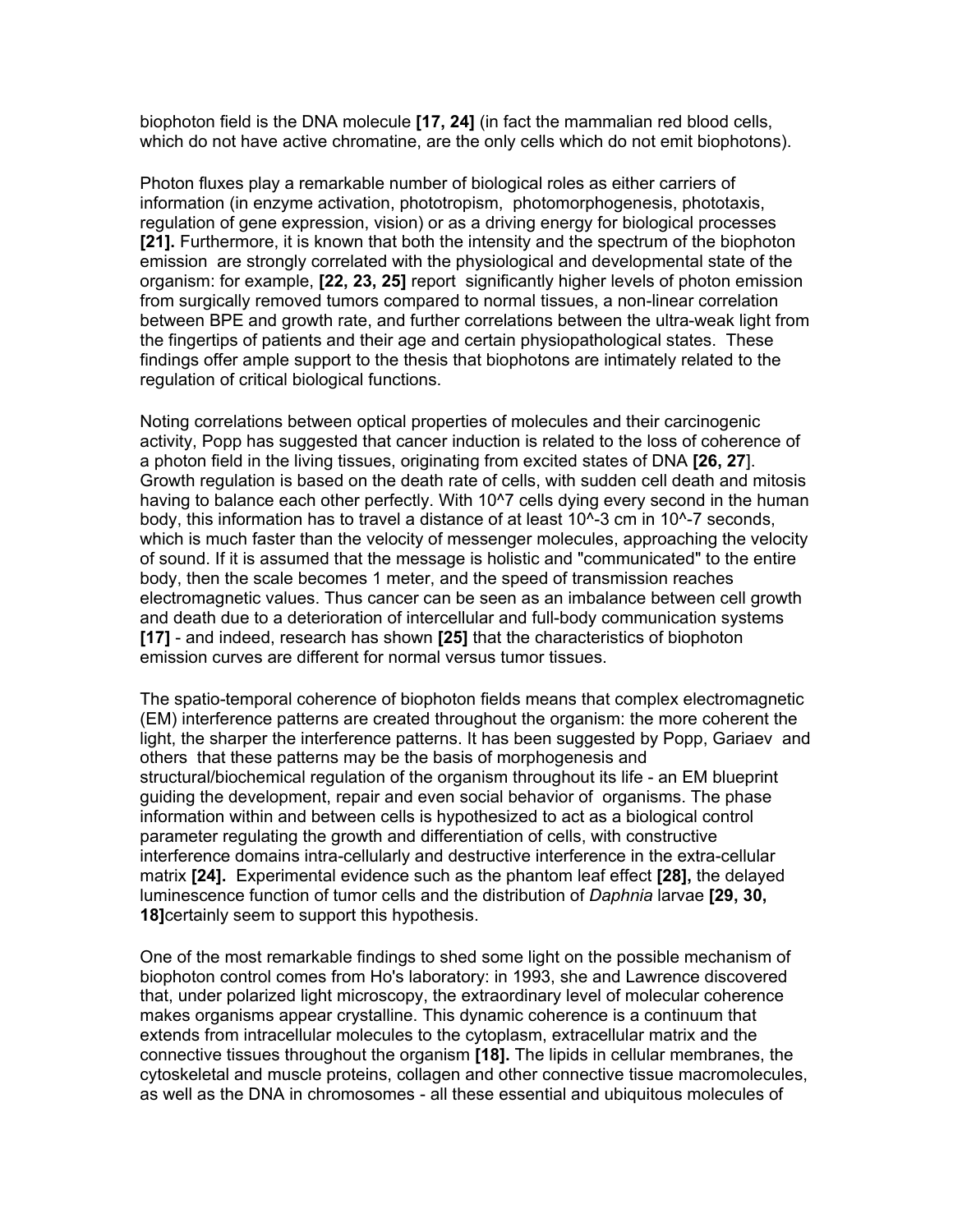living systems are liquid crystals **[31, 32].** Consequently, the organism may be seen as a solid state possessing many of the physical characteristics of these highly interesting materials.

Liquid crystals (LCs) are mesophases - states of matter between the solid and liquid phase. While they possesss long range orientational order, they are highly mobile and responsive, undergoing orientation changes (phase transitions) when exposed to a wide variety of stimuli, including electromagnetic fields, temperature and pressure changes, hydration, pH, concentrations of inorganic ions and other psysico-chemical parameters **[31, 32].** LC can convert information about minute changes in pressure, temperature and light into electrical currents (they are piezoelectric, pyroelectric and photoelectric). Finally, they are **permanently modified (sensitized)** by the passage of electrical currents so as to facilitate the future passage of such currents **[4 -p. 257).** 

Considering these arguments, Mae-Wan Ho suggests that the LC matrix may act as a quantum holographic medium which records interference patterns between local events and the global body field - an idea which finds full agreement with Gariaev's experimental work **[33].**

### **D. EVIDENCE FROM THE RUSSIAN ACADEMY OF SCIENCES GARIAEV's DNA-wave BIOCOMPUTER (1990s-2003)**

Since the early '90s, Peter Gariaev's team has been developing a new theoretical and experimental approach to the study of genetic material encoding and expression. In a pioneering series of papers **[28, 34, 35, 36, 37, 38],** he and his colleagues challenge the limits of the genetic code triplet model and propose instead a **dual, substantive/wave basis for the encoding and expression of genetic material. The wave-like, nonlocal aspect of genetic regulation is recorded at the polarization level of DNAassociated photons, and the genome is seen as a quasi-hologram of light and radio waves which creates the background necessary for the appropriate expression of genetic material.**

Some of the experimental evidence cited in support of this new model is listed below:

1. the existence of homonymous-synonymous ambiguities of genetic texts;

2. the virus-like strain specificity of prions in the absence of nucleic acid material;

3. the role of introns: statistical analysis using the Zipf-Mandelbrot law reveals that DNA non-coding sequences, which account for 95-98% of the genome, have more in common with natural languages and demonstrate more long-distance correlations than coding sequences; this, according to the authors, is a strong indication that non-coding areas are the basis for one or more biological languages and represent "a strategic informational content of chromosomes";

4. the ability of DNA and chromatin in vitro to be pumped as a laser-active medium for subsequent laser light generation;

5. Dzang Kangeng's experiments: successful wave transmission of genetic information from donor biosystem to an accepting one via split laser beams fed repeatedly through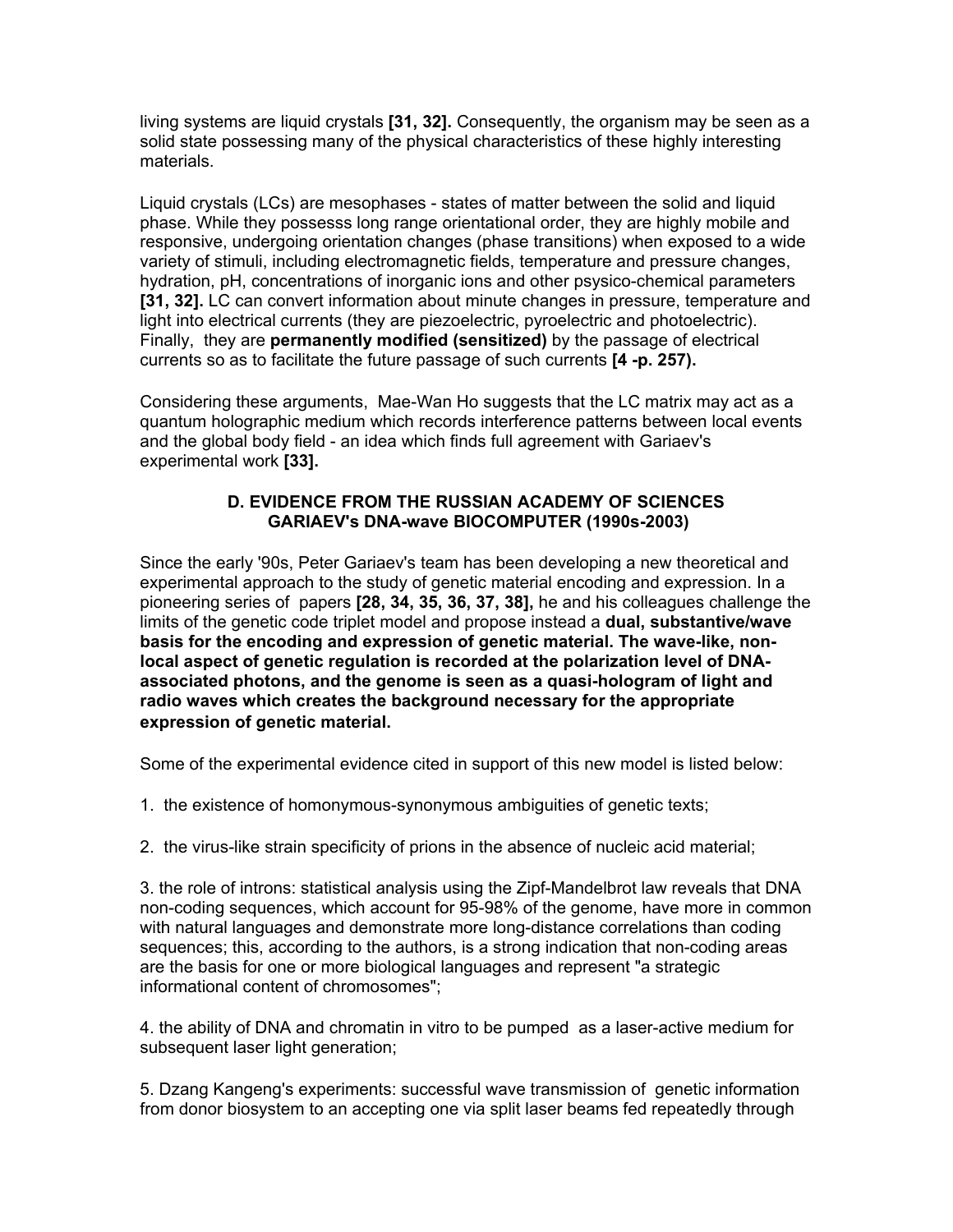the optically-active donor biosystem, then delivered to the receiving biosystem in early developmental stages. Mixed characteristics of these non-molecular hybrids (seeds and chicks) were transferred to the next generation without need for further irradiation. (Although Kangeng provides no theoretical interpretation of the operational device, the authors' previous work with laser mirrors closely parallels his protocol, leading them to conclude that the polarized laser beam split into orthogonal waves which, by repeated passing through the optically active donor DNA and multiple interference with itself, lead to the phenomenon of photon field localization and information recording);

6. the authors' similar experiments with polarization-laser-radio-wave (PLRW) spectroscopy, whereby they used orthogonally polarized EM beams to repair the genetic information of old radioactively-damaged seeds from the Chernobyl area (1987).

The authors argue that the genome emits light and radio-waves whose delocalized interference patterns create calibration fields (blueprints) for a system's space-time organization. This holographic-type information is being constantly and simultaneously read in billions of cells, accounting for the quick coordinated response typical of living systems. Gariaev and his team suggest that the genome operates like a "complex multiwave laser with adjustable frequencies", able to produce light and radio waves which regulate the biosystem's space and time organization. This complex background is the basis for the correct expression of genetic material (peptide codes) during embyogenesis and adult life, accounting for the elusive self-regulation and specificity of DNA function in various tissues and under various conditions. Various solitons (optical, acoustic, conformational, rotable-oscillating, etc) excited in polynucleotide areas, and transmitted over large distances significantly exceeding the hydrogen-bond length, "become the apparatus for continual (non-local) reading of context RNA sequences on a whole".

On the basis of this model, the authors suggest that the activation of oncogenes and xenobiotic HIV sequences is dependent on genome holographic processes and therefore that future research in these high-profile areas should focus on the factors modulating such EM field characteristics (such as external artificial modified fields) in addition to local, molecular biology approaches. Given that the expression (onset) of oncogenes and retroviruses such as HIV is known to vary widely among individuals and be largely context-specific, the authors suggest that external artificial modified fields may, in the future, help us modulate this apparent cellular context (environment) and thus keep such noxious genetic material dormant for indefinite periods of time. Another interesting suggestion made by Gariaev is that phenomena such as cellular apoptosis might be connected with an abnormal compression of photons by cell nuclei, which are accumulated to a maximal value and then destroy the nuclei.

Since apoptosis has been frequently demonstrated in healer-treated cancer cultures, and unusual electromagnetic signals are also commonly observed during spiritual healing sessions, we would like at this point to re-direct our attention and discuss some of the major experimental evidence and current conclusions with respect to this phenomenon..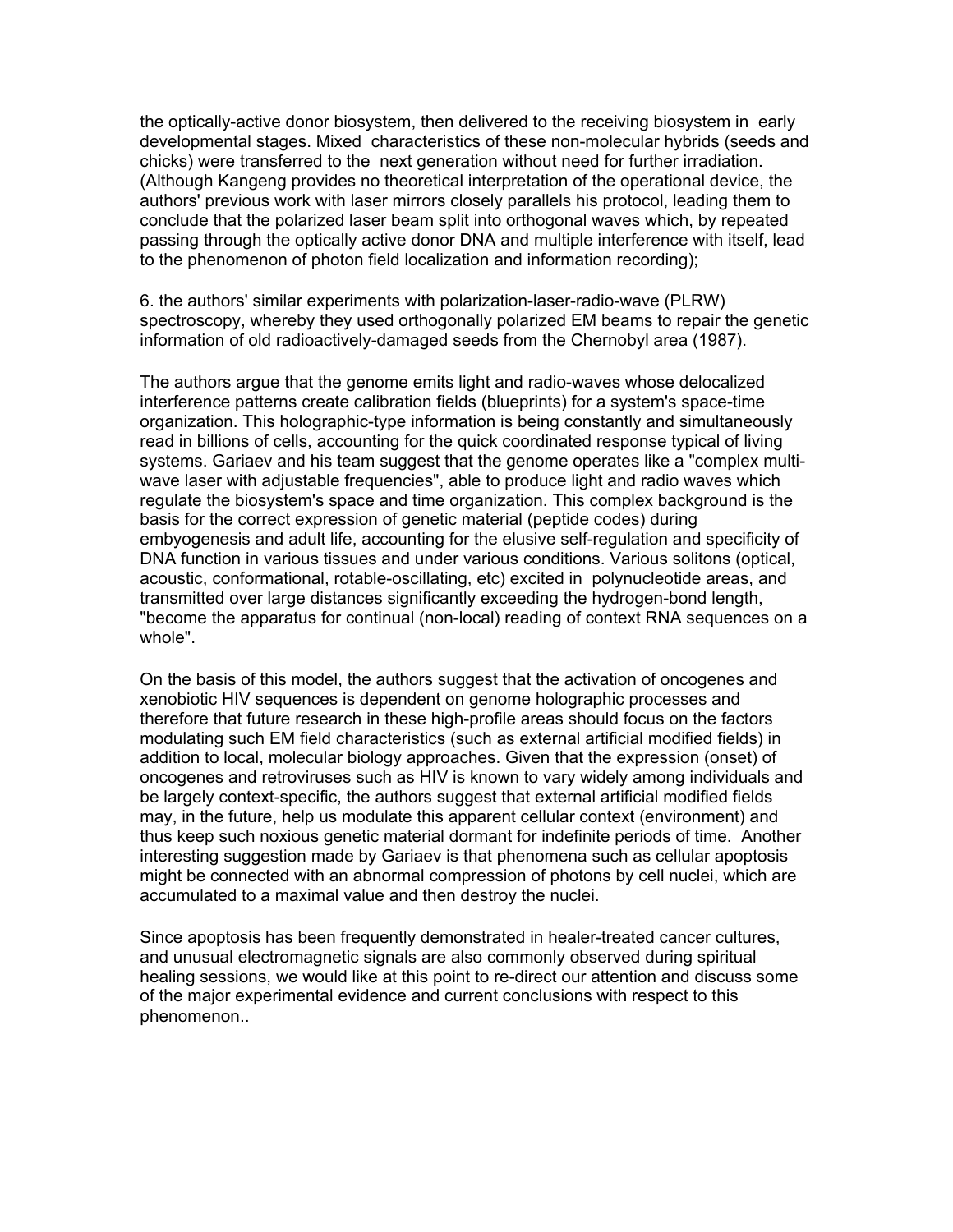# **II. THE EFFECTS OF HEALERS' INTENT ON LIVING TISSUES**

In an earlier paper **[1]** we have described a series of experiments which demonstrate that human intentionality can produce a statistically significant effect on the following genetic programs:

- 1. cell division, reflecting DNA synthesis and mitotic rates
- 2. transcription rates and DNA conformation
- 3. gene specific translation rates
- 4. cell differentiation
- 5. mutagenesis
- 6. apoptosis, or programmed cell death.

Furthermore, conscious intent has been shown capable (at statistically significant levels) of producing the following structural and physiological effects:

1. conformational changes in cell membrane, chromatin, proteins [1, 78]

2. distant influence on a target's EEG, heart rate, galvanic skin response, finger blood volume, blood pressure, as well as fish orientation and algae motility [40, 41, 42 - p. 336]

These controlled, randomized and typically (but not always) blind studies have been extensively discussed in our previous paper – however we shall briefly summarize these results in order to highlight certain parallels with the effect of weak EMFs on living tissues, as described earlier.

# **Accelerating or Decelerating the Growth of Biological Subjects**

This is one of the most commonly documented effects of conscious intent on living organisms in both the Eastern and Western literature. The studies reported under this category include the acceleration of seed germination and plant growth rate **[79, 80, 81, 82, 83, 84, 85, 86, 87, 88, 89]**; a directional increase/decrease in the growth rate of invitro cancer cell cultures like human nasopharyngeal carcinoma cell line (CNE-2), human breast cancer cell lines, lung cancer cells (SPC-A1), liver cancer cell line (BEL-7402), erythroleukemia (K562), promyelocytic leukemia, CNE-2, SGC-7901 gastric adenocarcinoma, spleen cells of mice and lung tumor cell line (LA-795), etc. **[90, 91, 92, 93, 94, 1];** bi-directional effects on the growth of bacterial cultures such as E-coli **[95,96]** and Salmonella typhimurium **[97];** and inhibition of in-vivo tumor growth in mice **[94, 98, 99].**

The typical *in-vitro* study involved randomly dividing laboratory-prepared cancer cells or other cultures into groups with at least one group being treated with intention or external bio-energy (like external qi), plus one or two control groups. Sometimes, one group was treated by a sham healer (person without training in bioenergy healing).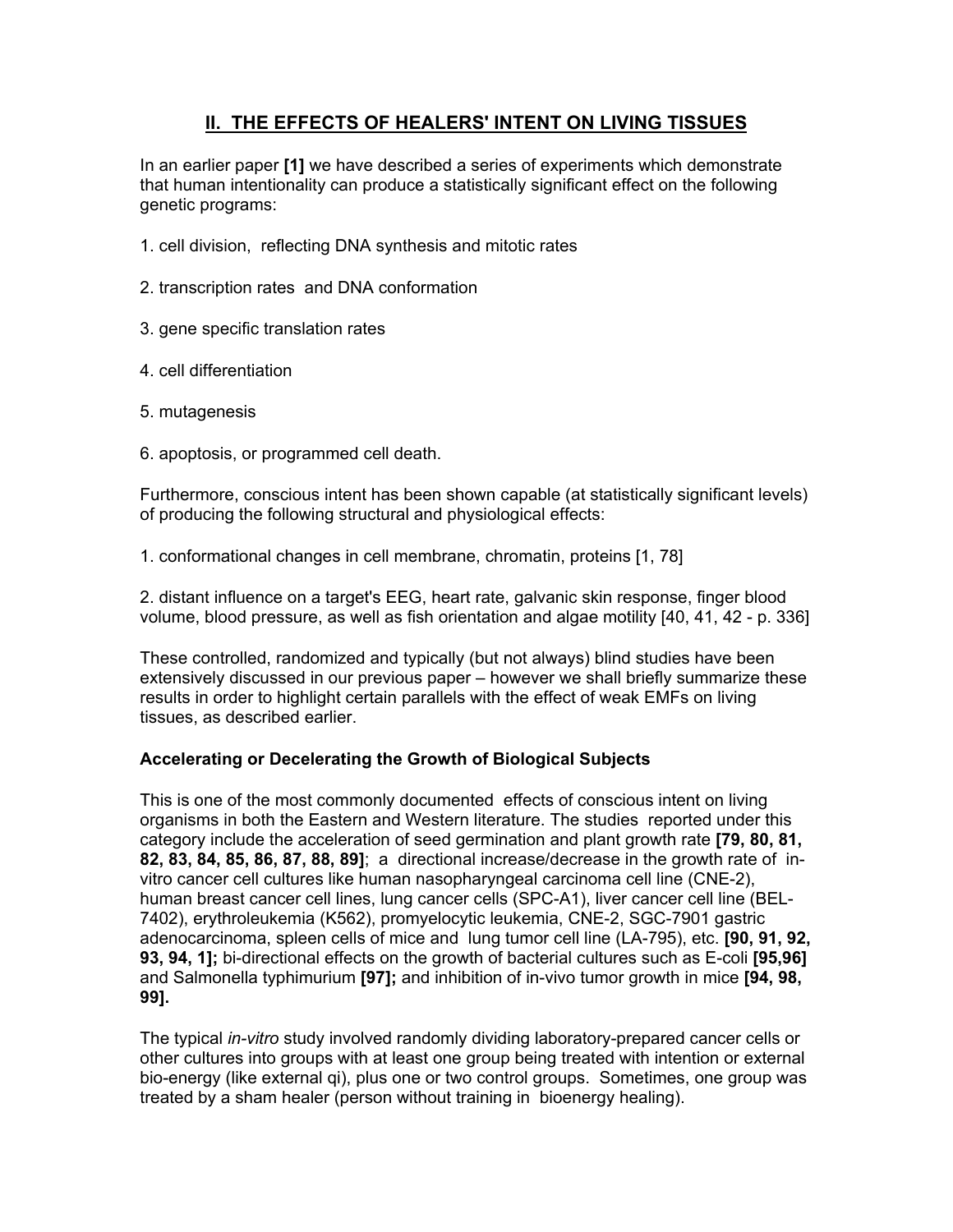In vivo-models most commonly used mice inoculated with cancerous cells, which were then randomly divided into various groups with one group being treated by external qi or other spiritual healing method for a set period of time. The control group could be either non-treatment or sham treatment. Then tumor size and the survival time were measured as the outcomes.

Related to this type of study are experiments in which human intent was applied to revitalize fully denatured seeds and accelerate sprouting, producing measurable plants within minutes. One particularly gifted subject, Ms. Chulin Sun, has worked with dozens of scientists world-wide and been involved in hundreds of successful replications of this phenomenon over the past 16 years. Some of these studies involve revitalization of fried peas or cooked peanuts **[100, 101, 102]** while others report a statistically significant acceleration in the sprouting of peas **[103],** wheat **[104],** corn, watermelon seed, bean, flower seed and peanuts **[101, 105].**

### **Transcription/Translation and Differential Gene Expression**

Chien et al. [**106]** looked at the bi-directional effects of external qi on FS-4 human fibroblasts and found that "facilitating" qi produced a 1.8% increase in cell growth rate in 24 hrs, 10-15% increase in DNA synthesis and 3-5% increase in cell protein synthesis in a 2 hr period. With "inhibiting" qi, cell growth decreased by 6% in 24 hours, while DNA and protein synthesis decreased respectively by 20-23%, 35-48%.

Zhang et al. **[107]** studied the effect of emitted qi on the nucleic acids of chick red blood cells and found a two-fold increase in DNA and 12-fold increase in RNA content.

Related results include the ability of emitted qi to increase NK cell and K cell activities **[108**] and to enhance the number of active osteoclasts and the quality and quantity of both fibrous and bony callus tissue in laboratory rabbits **[109**].

These studies suggest that conscious intent may act by increasing the rate of cellspecific transcription/translation responsible for specialized functions, as well as possibly stimulating cell differentiation and/or recruitment.

### **Structural Changes Caused by Intent or Mental Power**

D. Y. Chu of Peking University tested more than 20 qigong healers in controlled studies to explore the effects of EQT on the conformation of bio-molecules **[110].** In her study, a circular dichroism (CD) spectrum was used to monitor the conformation of various biomolecules, such as poly-glutamic acid, poly-lysine, metallothionein, and some RNAs. After more than a hundred trials were repeated with different healers and controls, she found that the CD spectra of bio-molecular samples were changed significantly after exposure to EQT in comparison with both controls and the baseline. In general, the changes of the CD characteristic elliptisity were over 1-10 x 10<sup>3</sup> dgr×cm2×dmol<sup>-1</sup>, and the maximum was 93.9 x 10<sup>4</sup> dgr×cm2×dmol<sup>-1</sup>. The change of elliptisity could be positive or negative depending on the intent of the qigong healer. These findings were successfully replicated when she visited the US in 2000 **[111**].

Rein and McCraty [**112**] reported a 250% change in DNA conformation, directly correlating with the intent of a healer from a distance. The directional winding/unwinding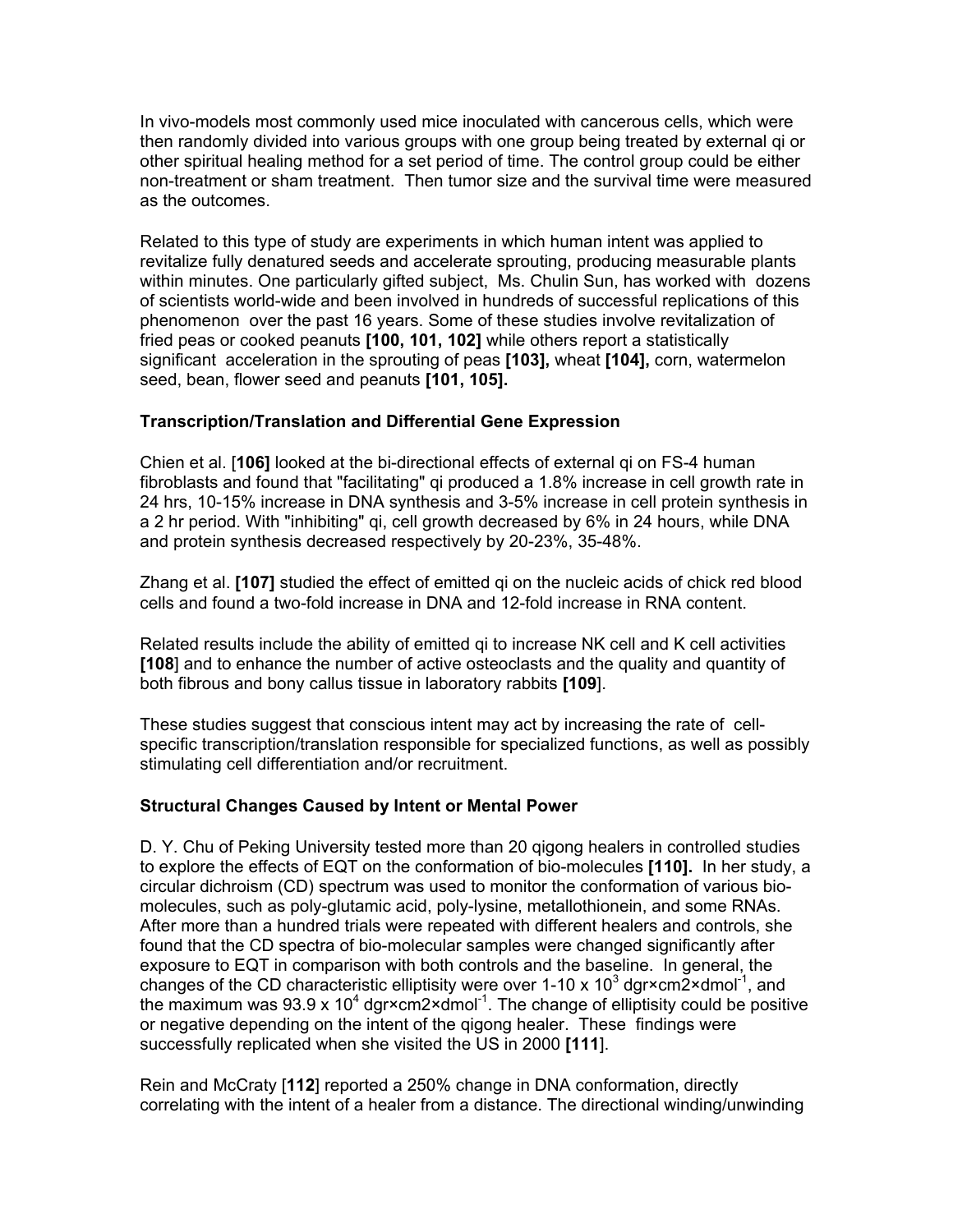of DNA under specific intent has been repeatedly demonstrated by Rein and his team over a number of years and experimental set-ups, with some samples showing more denaturation than could be obtained via normal heating or mechanical means [**113**]. Similar changes in the conformation of DNA and RNA samples have been found under the effect of conscious intent (external qi) by Lu Zuyin [**114**] and Sun et al. [**115**] as indicated by changes in the samples' ultraviolet absorption curve.

In addition, statistically significant effects on erythrocyte cell membranes were documented by Braud et al. [**116, 117**] and Sun et al. [**118**]. These include the ability of healers and/or ordinary persons to decrease the rate of RBC hemolysis; to increased fluidity of the erythrocytic membrane; and to suppress activity of Na+, K+ of RBC membrane.

Changes in cell colony architecture were also documented by Chen X. et al [**119**] and by Chen [**120,121**], correlating with a change in the types of glycoproteins expressed on the cell membrane surface - so this effect may also be a result of alterations in the specific genes expressed under the effect of external qi.

### **Intent-Induced Mutation**

Nash [**122**] randomly assigned 60 ordinary subjects (not known to be psychically gifted) into three groups: one group mentally promoted mutation of lac-negative strains of *e-coli* to lac-positive strains in three test tubes, one group mentally inhibited mutation in three test tubes, and the rest 20 subjects worked as control. All tube conditions were carefully blinded to the lab technicians. He found that the mutation ratio of lac-positive to total bacteria was greater in the promoted tubes than that in the inhibited tubes ( $p < .005$ ); and less in the inhibited tubes than in the control ( $p < .02$ ).

There are many more studies in this area that we will not discuss in detail here. For example, Liu et al [**123**] applied EQT as mutagenesis for micromonospora echinospord, and found that EQ has the ability to kill micro-organisms and change strains properties. Pei et al [**124**] reported that mutation of E-coli C311 occurred after exposure to EQT. Shan et al [**125**] also used the intent of the qigong healer as mutagenesis to select various antibiotic-producing strains in the pharmaceutical production, and had some success. Bai et al. [**103**] reported that the seeds mentally induced to germinate rapidly were apparently genetically altered with significant differences in DNA extraction and Polymerase chain reaction.

# **Morphological Alterations and Cell Differentiation**

Electron microscopy studies of malignant tissue extracted from laboratory animals treated with external qi have repeatedly shown clear histological signs of apoptosis and/or reversal of cancer features, when compared to controls. For example, in their study of the inhibitory effect of EQT on human hepatocarcinoma in mice, Chen et al [**126]** found morphological alterations including nuclear condensation, nuclear fragmentation, decreased ratio of nucleus and cytoplasm, swollen mitochondria with poorly organized mitochondrial cristae (some vacuolated) and many apoptotic bodies in the extracellular space. Shao et al. [**127**] looked at qigong-treated mice with implanted S180 sarcoma and reported that the averaged diameters of cells and nuclei, the ratio of nucleus to cytoplasm and the number of tumor cells division phase and Ag-NOR counts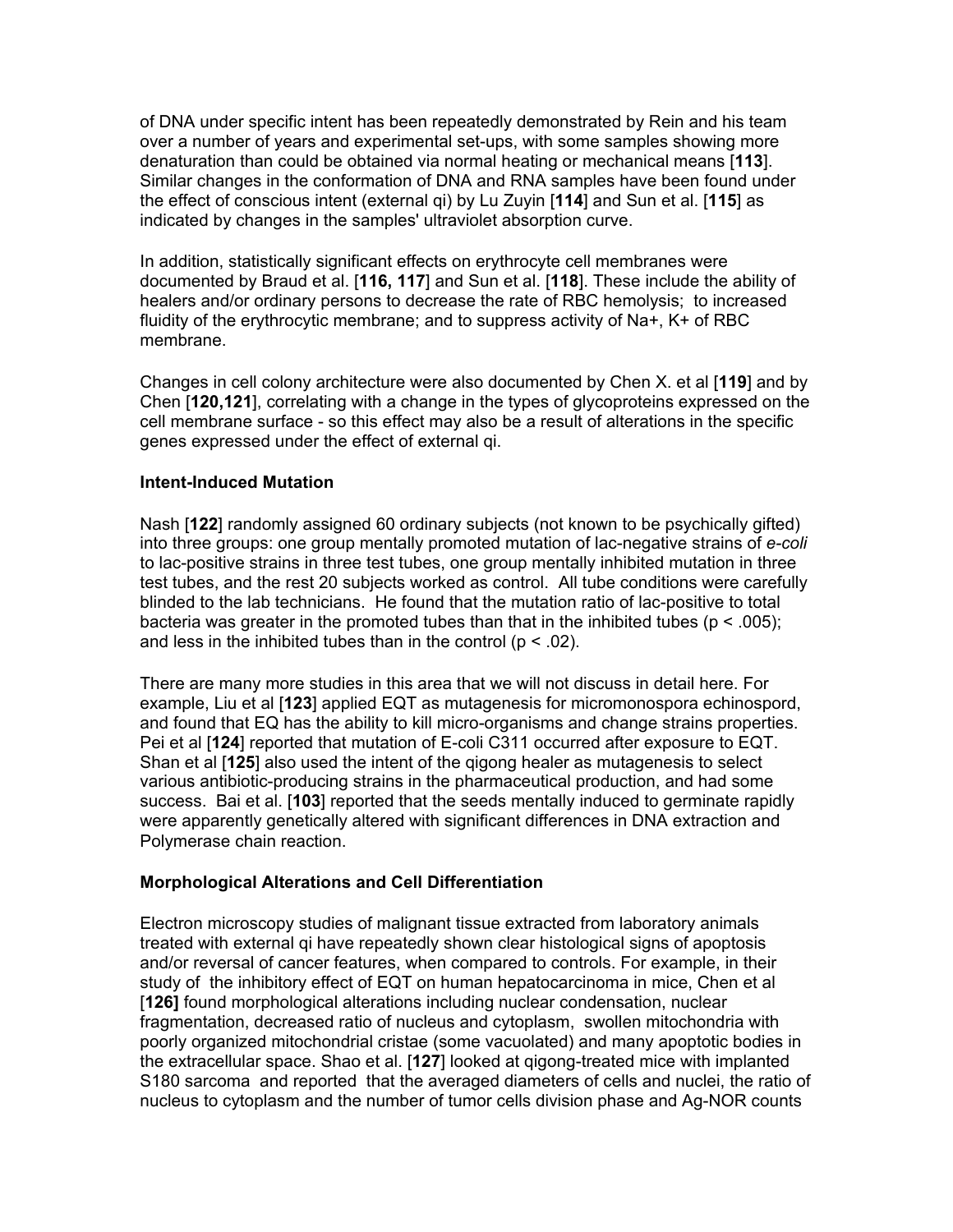in nuclei in the sarcoma of EQT treated mice were all much less than those in the controls (*p* < 0.001). They also found that in the EQT treated mice a great number of sarcoma cells showed atrophy, degeneration, and pyknosis or karyolysis, while some membrane structures such as mitochondria appeared to be injured. Finally, Li et al. [**128**] studied the effects of emitted qi on G422 neurogliomas implanted in mice, finding that mitotic rates were reduced and the differentiation of the glioma cells tended to be reversed and the activity of NK and K cells was increased significantly compared to the tumor control.

*These several hundred studies, conducted over the past 3 decades by a large number of university and independent laboratories in countries like the US, England, China, Japan, Russia, Germany and others, represent a pioneering body of work whose importance cannot be overstated. Although not all of them have been conducted under ideal methodological conditions of blindness and control, and the reporting style is far from consistent across the field (see [42] for an outstanding synopsis and analysis of experimental quality in these different categories), the overall evidence is much too compelling and significant to ignore. Replicating these studies under proper, uniform academic standards is of course a necessary first step. However, many of the results obtained by independent laboratories appear to reinforce each other, to a degree that certain general observations about the effect of mental intent on biological targets can already be drawn.*

# **A. SPECIFICITY OF INTENT**

The effect of intentionality appears to be directional and target specific. For example, Achterberg and Rider showed that training patients in cell-specific visualization of either T lymphocytes or neutrophils resulted in statistical increase in cell blood levels correlating with the type of imagery employed **[43].** 

Becker used hypnotized subjects to demonstrate that they could decrease or increase the DC potential of specific areas of the body depending on the suggestion given (a suggestion of numbness in the left arm resulted in no response to a pinprick stimulus and a drop to zero in the DC potential, while the pinprick response/DC potential remained almost unchanged for the right arm; the change in voltage was "exactly the same as that seen in standard chemical nerve block" **[45 - p 90-91].**

Many of the studies described above also reflect such a directional effect (see, for example, **129, 41, 113, 47**).

# **B. ELECTROMAGNETIC WINDOWS OF HEALING AND INTENT**

Studies by Zimmerman and Beck show that healers' hand and brain frequencies measured during active "healing states" sweep a 0.3-30 Hz range, with most activity in the 7-8 Hz area. These frequencies, which show an uncanny consistency across a remarkable number of cultures and healing traditions, appear to closely overlap the electromagnetic specificity windows used in clinical and laboratory applications to enhance neural regeneration (2 Hz); bone growth (7 Hz); ligament healing (10 Hz) and capillary and fibroblast proliferation (15, 20 and 72 Hz) **[48].**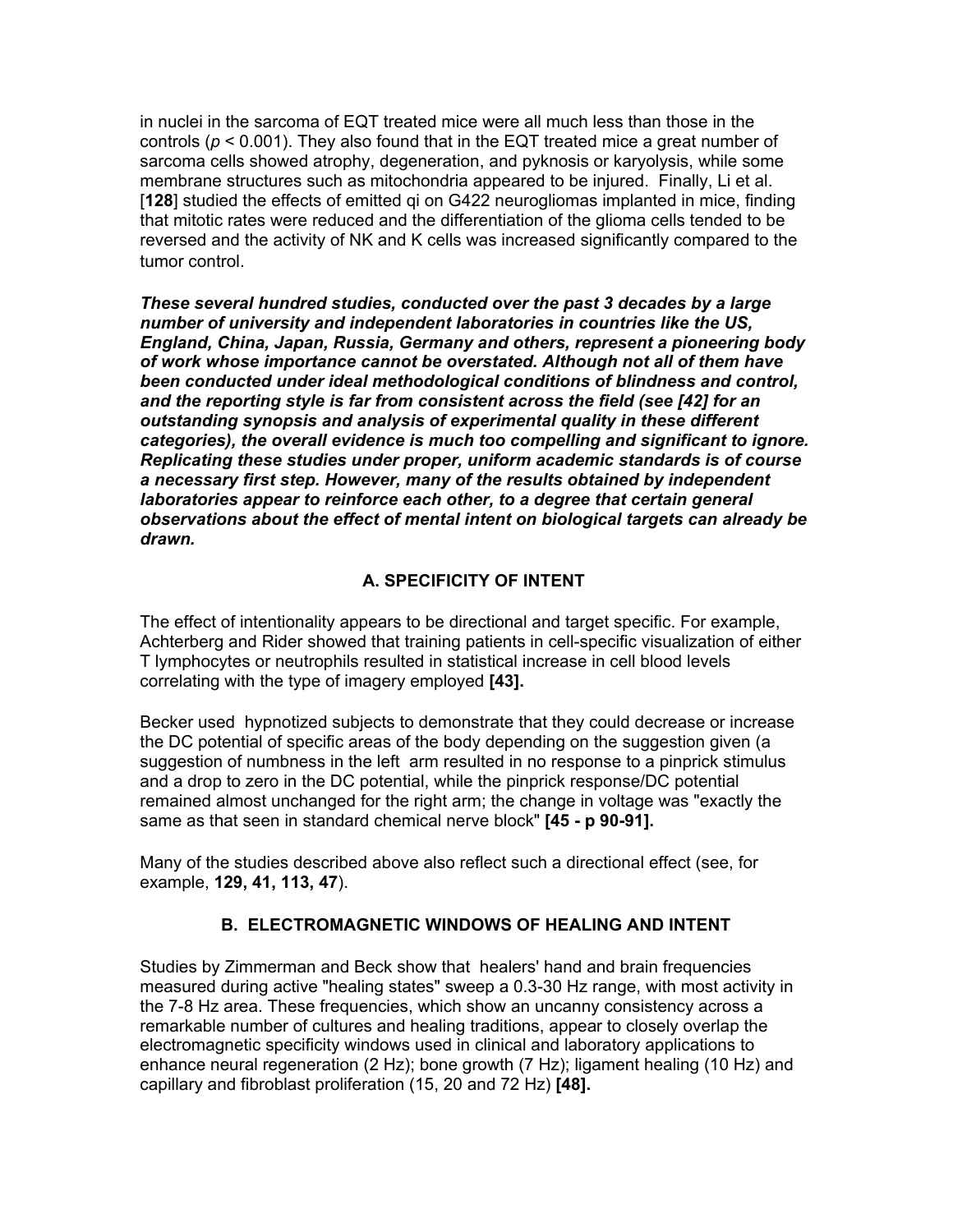Both local and distant mental interactions have been shown to produce unusual EM signatures. Magnetic signals up to 105nT were found by Wu et al..during Qi emission by qigong practitioners **[49].** Unusually high static charges (up to 221 volts) from the bodies of healers and psi-gifted people were reported by Watkins, Hochenegg, Shallis and Green **[42 p157].** Nakamura measured an increase in biophoton emission intensity from the hands of practitioners in the qigong state **[50].** Wallace found that human biophoton emissions could be increased by subjects at will and measured up to 100 times stronger emissions from the hands of gifted subjects compared to controls **[51].** High surges in the magnetic field surrounding healers, or significant effects on distant magnetic sensors, have been published by Ullman, Watkins, Puthoff and Targ, Zimmerman and Ostrander and Schroeder, Sergeyev, **(52; 42 p 168; 39]**. Photographic film exposure in association with healing or clairvoyance experiments has been demonstrated in independent studies by Watkins, Turner and Zhao Yong-Jie **[42 p 157, 169].** Radin reports that the background ionizing radiation could be decreased in accordance to task instructions (p<0.05), only to suddenly increase above control levels 20 seconds after the treatment period **[53].** In a series of experiments involving therapeutic touch practitioners and their subjects, gamma radiation levels significantly decreased in 100% of the subjects and at every body site tested **[54, 55].** 

Finally, we should also ask ourselves what such capabilities tell us about the healer's metabolic status. We know, for example, that advanced practitioners of Qigong can enter a special state (Bigu) in which they can subsist for weeks, sometimes months, on only 2-300 calories per day, while carrying on with normal activities. **[56, 57]** This "super-efficient state", as Prof. Roy has described it, has been shown to be metabolically different from that of normal fasting - which suggests that the body somehow switches over to a different way to process and conserve energy. Is there a link between Bigu and the energetic phenomena described above?

# **C***.* **DISTANT MENTAL INTERACTIONS WITH LIVING SYSTEMS (DMILS)**

DMILS include a wide range of variables, from physiological parameters like EEG and galvanic skin response **[40, 58, 59, 60]** to the denaturation of DNA in solution **[42, 61]** to affecting the morbidity and mortality rates of HIV/AIDS patients by remote prayer groups **[62].** Typically in these experiments the sender is isolated from the experimental group by distances ranging from a few meters (an adjacent room) up to thousands of kilometers and the subjects are blind to the sending period, so that a comparison can be made with the "non-influence" windows.

The statistical significance of these remote effects across dozens of independent studies is highly consistent despite the subjects' inability to consciously "guess" the sending window. Some studies have shown a lag time to onset of effect in the order of seconds **[59,60],** while in others, paradoxically, an anticipatory effect has been demonstrated **[58]** - consistent with decades of parapsychological retro-pk evidence, but a clear challenge to our current concept of information flow and causality.

Such evidence of space and time non-locality is probably the single greatest reason for which spiritual healing continues to encounter major resistance as a legitimate research subject from the scientific establishment. And yet at a physics theoretical level there is nothing that prohibits such effects from taking place: indeed, if there is one salient observation to be made on the basis of our foregoing discussion, it is that modern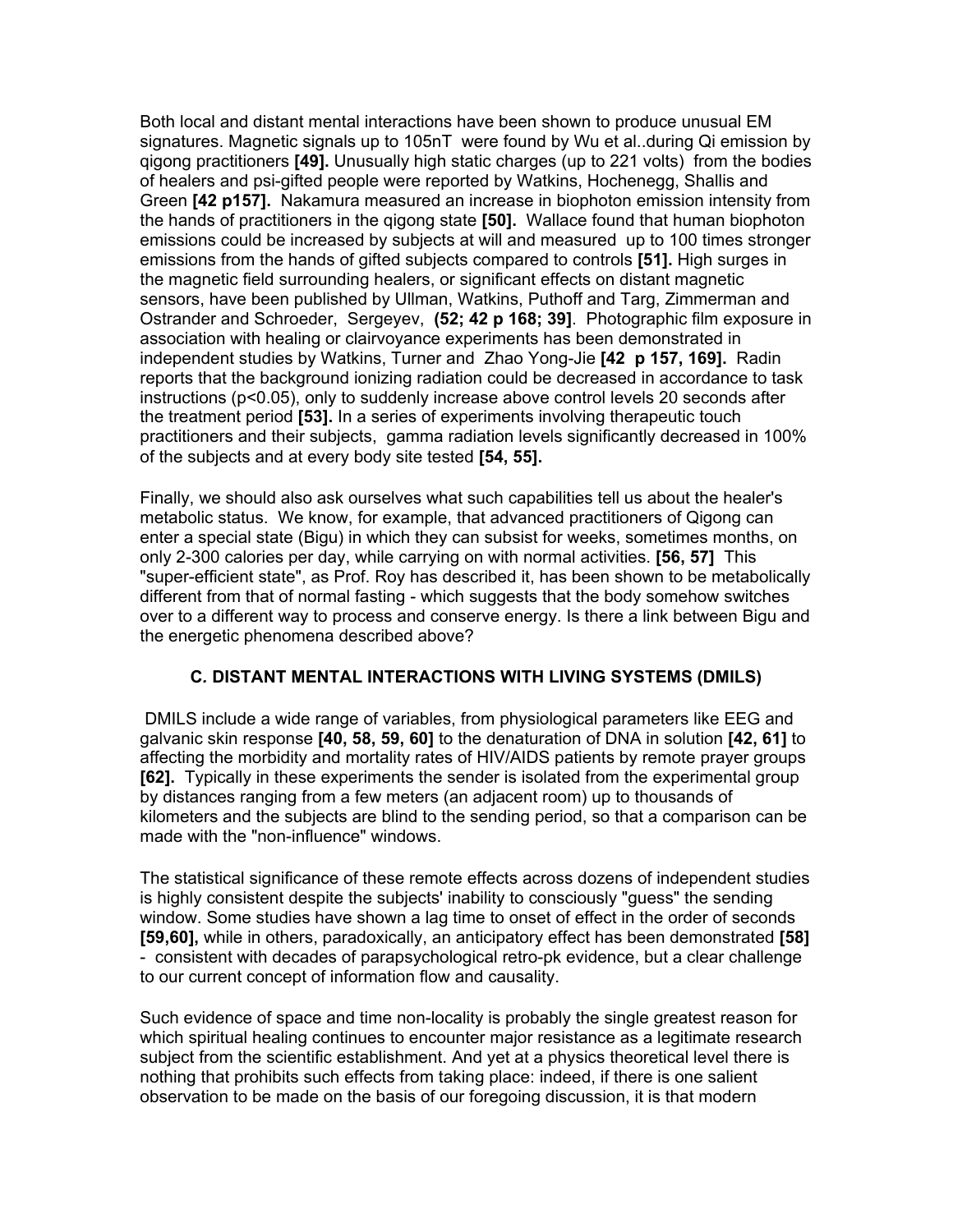medicine seems to have almost entirely disassociated itself from the biophysical bases of life: current thinking appears to stop mysteriously at the biomolecular level, completely oblivious to the physics that lie beneath. Our challenge is to take this next step and place the current, biomolecular understanding of genetic regulation into a broader context hoping that some of the answers which have eluded us so far, such as the onset criticality and reversal of malignant programs, will become more obvious at this level of the control hierarchy.

# **III. A NEW PERSPECTIVE ON THE GENETIC CODE**

# **A. A HIERARCHY OF GENETIC REGULATORY MECHANISMS:**

Even a brief survey of the literature, such as we have undertaken, suggests that there are at least three main levels of control mechanisms dictating the unfolding of genetic programs:

1. THE BIOCHEMICAL LEVEL: this includes, but is not limited to, the triplet genetic code and the newly discovered histone code; mechanisms such as the availability of cellular chemical messengers, molecular feedback loops and cis-/ trans-regulation work on this level, controlling to at least some degree the sequence of different genes' expression.

2. THE BIOPHYSICAL LEVEL: this can further be divided into local and non-local effects.

 2A. LOCAL control refers to the conformational effects of electromagnetic fields on chromatin, enzymes and cell membranes - which in turn affect the exposure of given genes and the rate of transcription/translation, plus possibly the rate of DNA sysnthesis and cell mitosis.

 2B. NON-LOCAL effects include endogenous field coherence, electromagnetic interference grids, superconduction, photon localization phenomena and the possibility of non-material, wave-based genetic hybridization and regeneration, as demonstrated by the experiments of Gariaev and Kangeng.

3. THE CONSCIOUS LEVEL. As we suggested before, it is difficult to tell at this point whether consciousness and mental intent act both locally and non-locally, although the existence of DMILS and anticipatory effects is a strong indication that we need to look beyond simple electromagnetic entrainment between healer and patient.

Once we recognize that genetic programs are continuously modulated by all these different parameters, we need to ask ourselves a new set of questions. For example:

**1**. What is the correct order of these elements in the hierarchy?

**2**. How do level 1 and 2 mechanisms interface with conscious intent? (EM or other physical substrate?)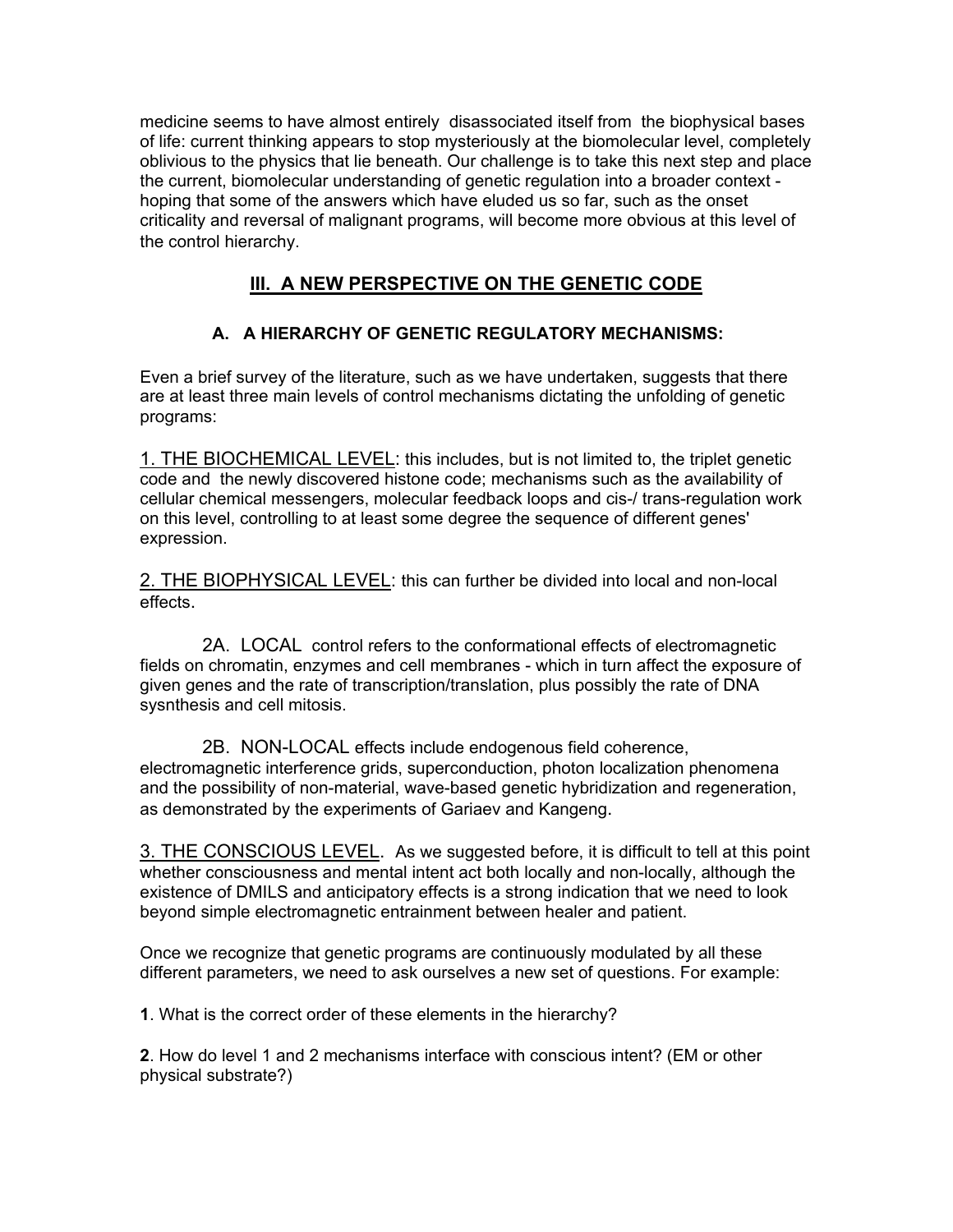**3.** How do coherent biophoton fields interact with environmental EMFs?

**4.** How does conscious intent modulate endogenous EMFs?

**5**. What is the power/frequency/polarization profile of biophoton emissions under different states of consciousness and how does it vary with various intentions or forms of visualization?

**6**. What is the basis of target specificity and bi-directional effects in controlled healing/pk studies?

**7**. How is information transmitted non-locally?

### **B. PRELIMINARY FRAMEWORK**

To begin addressing these questions, it is important to re-emphasize the biophysical perspective on living tissues emerging from the works cited above. According to this view, the coherence of endogenous EM fields and liquid crystal properties of biomolecules account for:

 - **NONLOCAL COMMUNICATION** THROUGHOUT THE ORGANISM/ TISSUE/POPULATION

- SYNCHRONIZED BEHAVIOR OF BILLIONS OF CELLS

- EXQUISITE **SENSITIVITY AND SPECIFICITY** TO WEAK STIMULI

- HIGHLY EFFICIENT ENERGY UTILIZATION

### - **POSSIBLE BRAIN-BODY ELECTROMAGNETIC CONTINUUM AND TUNING REGULATORY MECHANISM FOR TISSUE-LEVEL INTERFERENCE EFFECTS**

# **C. WORKING HYPOTHESES**

### **1. INTENT-DRIVEN CHROMATIN DECONDENSATION AS A FACTOR IN TRANSCRIPTION?**

It is generally accepted that the conformation of the chromatin fiber must change reversibly in processes that require the access of regulatory proteins and enzymes to the DNA template (such as in transcription, replication and repair). Van Holde and Zlatanova have suggested **[63, 64]** that one of the major conformational changes that occurs during DNA compaction is a collapse of the angle made between three consecutive nucleosomes (internucleosomal angle), probably mediated by electrostatic changes in histone interactions with linker DNA.

**Could such a change in angle be partly controlled by the electromagnetic hologram grid nodes postulated by Gariaev, Popp and others?** If electrostatic interactions are responsible for chromatin folding/unfolding, it would be easy to see how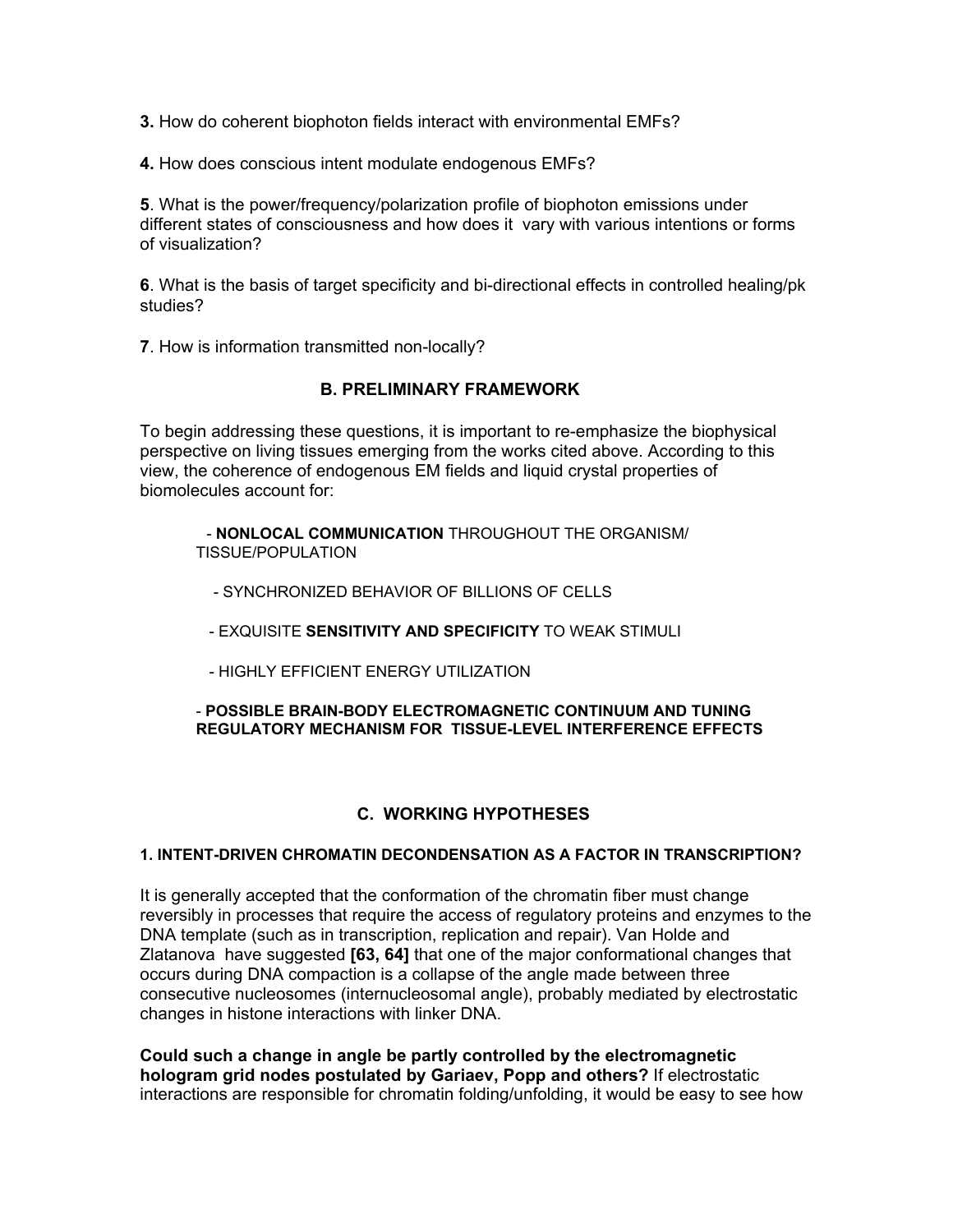**changes in the frequency or polarization angle of DNA-associated biophotons**  could **alter the locus of action of such pre-transcriptional decondensation**. The demonstrated ability of conscious intent to produce winding/unwinding of in-vitro chromatin and to directionally influence transcription becomes highly significant in this context. One other supporting piece of evidence is the published experiments of Yan Xin **[65]** in which he repeatedly demonstrated the ability of external qi to alter the polarization of targeted He-Ne laser beams from distances ranging between 7-2000 km. The change in polarization occurred within an hour of the external qi emission, as repeated sharp fluctuations averaging 6-7 degrees and 10-12% change in intensity of the normal beam, compared to baseline. No difference was recorded in the controls.

### **2. MEDITATION AS PSYCHO-PHYSIOLOGICAL REMODELING**

We propose that qigong and other **meditative techniques** work by **progressively increasing the overall coherence** ("qi flow"?) of the body's **liquid crystal matrix** via conscious mental driving, in a way not dissimilar to laser pumping or the gradual orientation of ferromagnetic particles in an EM field. Meditation frequencies could engage the thalamic silent periods (as Oschman has suggested) and possibly other frequency-window pacemakers, and thus **drive the configurational states** that the body naturally cycles through, **to sensitize its LC matrix to particular frequencies**. Moreover, the semiconductor nature of living tissues suggests that, with repeated passage of an EM current through them, their sensitivity to subsequent signals should increase - a property which, we believe, is critical to the understanding of **long-term physiological changes** seen in meditators **[66, 67].** The maintenance of a mentallydriven, permanent tighter-than-average molecular coherence would, in our model, lead to a gradual increase in tissue liquid crystallinity, more efficient signal detection/transmission and hence greater perceptual sensitivity, energy efficiency (Bigu) and ability to correct local EM "contextual errors".

### **3. DO SPECIFIC INTENTS TRANSLATE INTO CHARACTERISTIC BRAIN-BODY WAVE FORMS?**

As we have seen earlier, Becker has shown that an organism's somatic DC field correlates in very specific ways with its state of consciousness: using salamanders for test subjects, Becker found that under anesthesia, their peripheral voltages dropped to zero, and even reversed in very deep stages **[4 p. 111].** Similar instances of reversal in body polarity are reported as occurring in human subjects monitored during deep trances induced in preparation for remote viewing. In Spiritual Healing, Benor reports on a study by Rein and Laskow which found that four different intentions by the same healer produced different body magnetic emissions which correlated with different biological effects on tumor cell cultures **[42 p. 159]**.

As we have seen earlier, the bi-directional effect of intent on living targets is also mirrored, remarkably, by the bi-phasic response of tissues to specific EM frequency windows (section I-B).

Furthermore, it is highly interesting to note the close parallel between the genetic-level effects of healing intent as described in **[1]** and those of weak electromagnetic fields as discussed earlier in this paper (i.e. altered levels of mRNAs and proteins, increased enzyme activities, decrease in tumor growth and cell mitotic index, tumor cell alterations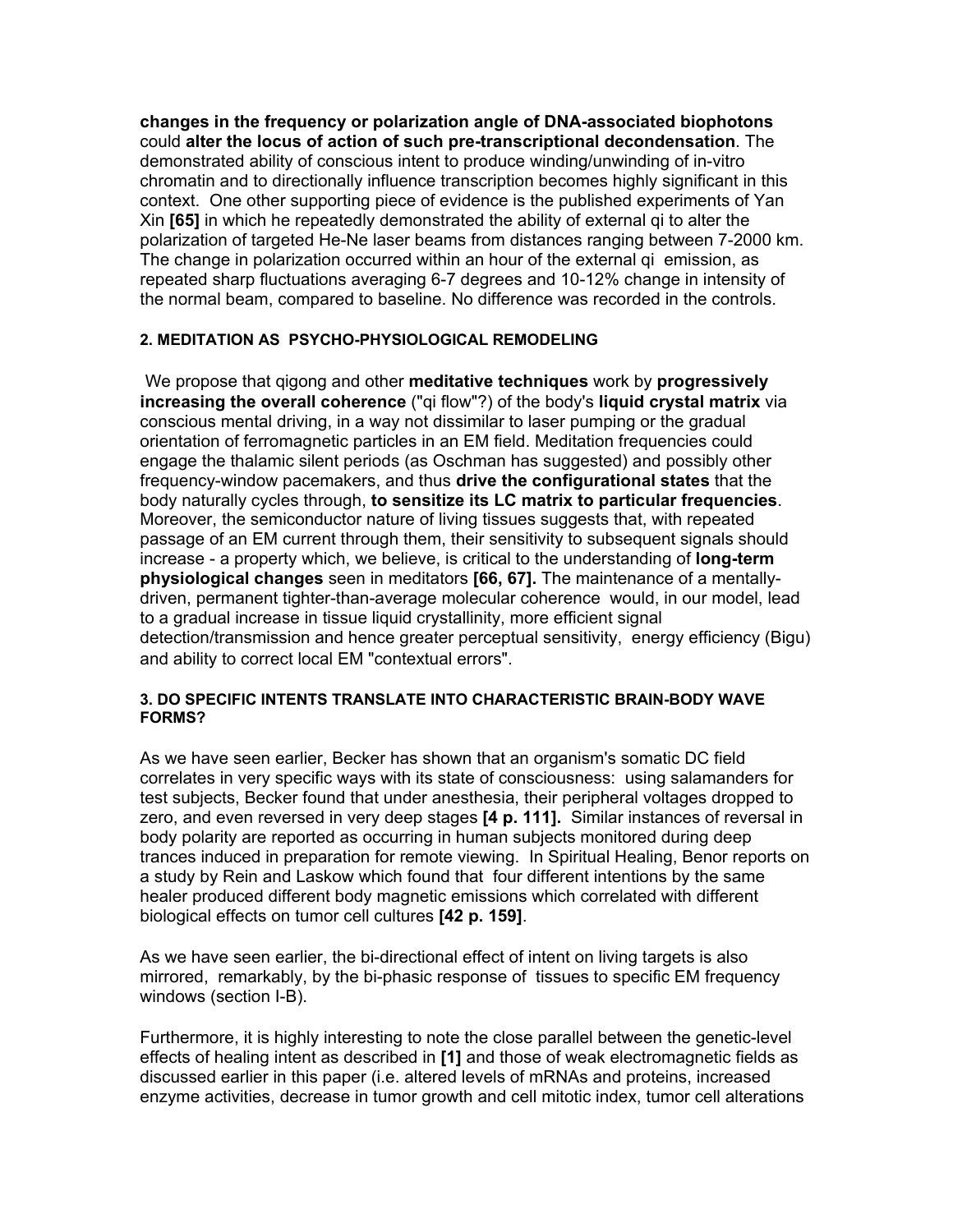in shape and membrane discontinuity, increased apoptosis, accelerated differentiation as well as seed revitalization and hybridization with the Gariaev/Kangeng techniques). The fact that many of these bioelectromagnetic studies found no adverse EMF effects on normal cells also seems to parallel the regulatory influence of healing intent **[42, 78].** 

**Is there a link between effective mental healing intent, or the altered state of consciousness required to produce it, and these unusual EM emissions? Are characteristic frequencies/spectra required for particular healing effects? And do these unusual EM signals play an active role in healing (perhaps by entrainment and frequency synchronization with the patient, as Oschman suggests) - or are they merely by-products of a deeper interpersonal communication mechanism we have yet to discover?** 

Based on the evidence presented in this paper, we tend to agree with suggestions by Beck, Oschman and Becker that healers produce characteristic electromagnetic frequencies which can exert specific biological effects on their target. However, we would like to qualify this statement by adding the following observations:

1.Frequency may not be the only parameter involved in modulating the EM signal. In view of Popp's and Gariaev's data, we have reason to believe that the **phase and polarization of endogenous fields are also under the effect of conscious intent**, which may be self-generated or transmitted non-locally by a healer.

Thus the **specificity of guided imagery may be the result of unique windows of frequency/ polarization** excited at the level of the cerebral cortex, then spreading globally along neural and perineural pathways. It is also possible that concentration on complex sensory modalities (ie the vividness of imagery) synchronizes larger areas of the cortex, resulting in a more powerful signal. Gariaev's contextual holographic paradigm further suggests that a pathologic EM environment may be less stable than that of healthy tissue, and thus more easily modified. Finally, we could also make an argument that stress, or other chronic emotional disturbances, represent a possible source of de-synchronization with partial loss of endogenous field coherence.

2. Another point that cannot be overemphasized is that **the presence of electromagnetic signatures associated with intent does not necessarily imply an EM transmission mechanism** (i.e. via proximal frequency, entrainment or coupling to the Schumann resonance, as previously discussed by Oschman, Becker and Sidorov) **but simply that these ubiquitous EM signals may be produced as a secondary, local effect of the primary interaction.** While EM coupling cannot be excluded in some situations, we need to realize that the nonlocal characteristics of mental healing (target specificity, distance and time independence) require more than a classical communication framework (see below).

### **4. DISTANT INFORMATION TRANSFER**

One of the most remarkable features of distant mental interactions with living and inert systems is that they affect only the target samples, leaving other (control) samples which are within the same radius, statistically unchanged **[49].** This strongly suggests that we are dealing with some form of **entanglement between healer and target**, rather than a classical, isotropic field-mediated process. However, it has been repeatedly pointed out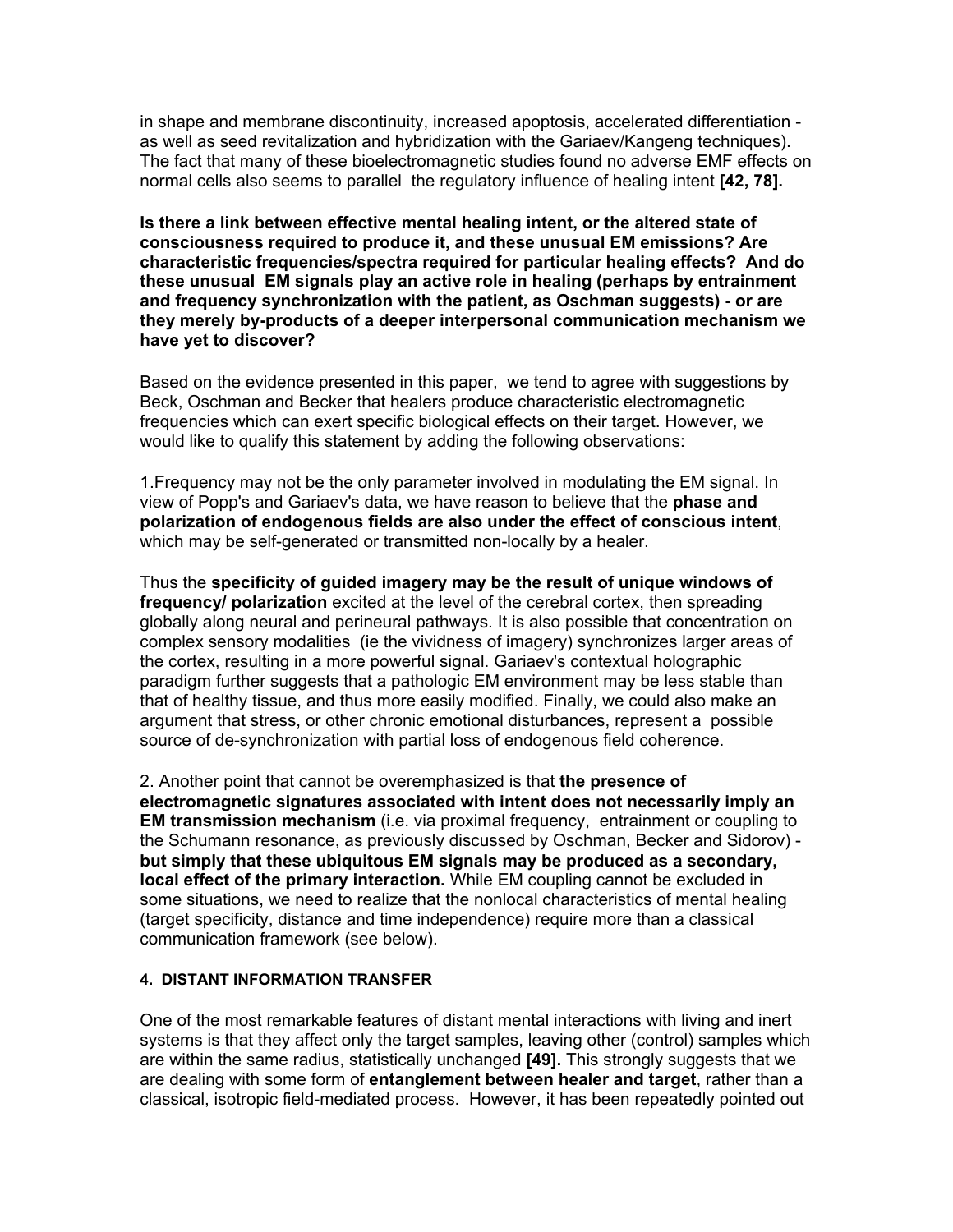by Dossey, Walach, Pitkanen and others that in such cases **the definition and exact mechanism of quantum entanglement would have to be expanded** to account for the insertion/extraction of intelligent information and for the notorious problem of decoherence in complex quantum systems.

One comprehensive model that happens to contain such an extended concept of entanglement (together with numerous testable predictions which are supported by Gariaev's spectra and the presence of EM signatures at the target) is Pitkanen's Topological Geometrodynamics - an 8-dimensional cosmology which is the product of 4- D Minkowskian space-time and the SU(3)/U(2) projective space of two complex dimensions **[68, 69, 70, 71]**. The geometrization of all basic interactions in TGD means that classical fields and matter form a pseudo-Feynman diagram in which the lines representing matter are replaced by spacetime sheets and virtual bosons are replaced by topological light rays ("massless extremals", MEs). MEs generate geometrical supracurrents which serve as a **source of coherent photons** and act as geometrical correlates of entanglement between distant material space/time sheets (the vertices of the pseudo-Feynman diagram). One of the predictions of TGD is that focused mental intent produces topological field quanta - form-specific MEs which act as **nondissipative entanglement bridges** between sender and target and which **create characteristic ionic and electromagnetic signatures at both ends by their interaction with local magnetic flux tubes.** 

Thus the solution proposed by Pitkanen appears to elegantly connect all the major observations we have discussed in our paper up to this point: a distant healer's conscious intent can be seen as generating form-specific geometrical currents which "propagate" non-dissipatively across arbitrarily large distances and which interact with the intended target by producing characteristic, coherent photon signatures. In turn these photons interact with the organism's endogenous electromagnetic field to modulate specific frequency or polarization parameters as described by Popp and Gariaev, thus altering interference patterns, regulating inter-cellular communication and the contextual environment of DNA/RNA expression inside cells.

Of course, at this point it is difficult to fill in all the details, or indeed feel confident of the absolute validity of such a model. On the other hand, TGD opens experimental possibilities that have generally not been available with other theories of nonlocal healing. In [70] we have made a number of proposals regarding the types of tests that could be conducted as a preliminary verification of TGD predictions. Together with additional replications of the Gariaev experiments and of the major histo-molecular healing studies reviewed in this paper, we believe these ideas are well-worth pursuing as part of a future research program in complementary and alternative medicine. As opposed to previous mind-body research proposals, all these suggested protocols are remarkably concrete, objective, quantifiable and compatible with our need to construct a consistent physical theory. Since only innovative experimentation will be able to select the most promising theoretical models, and since in the absence of such models we cannot begin to incorporate this valuable body of evidence into our overall therapeutic strategy, we feel it is imperative that the NIH and other potential sponsors treat these proposals with the attention they deserve.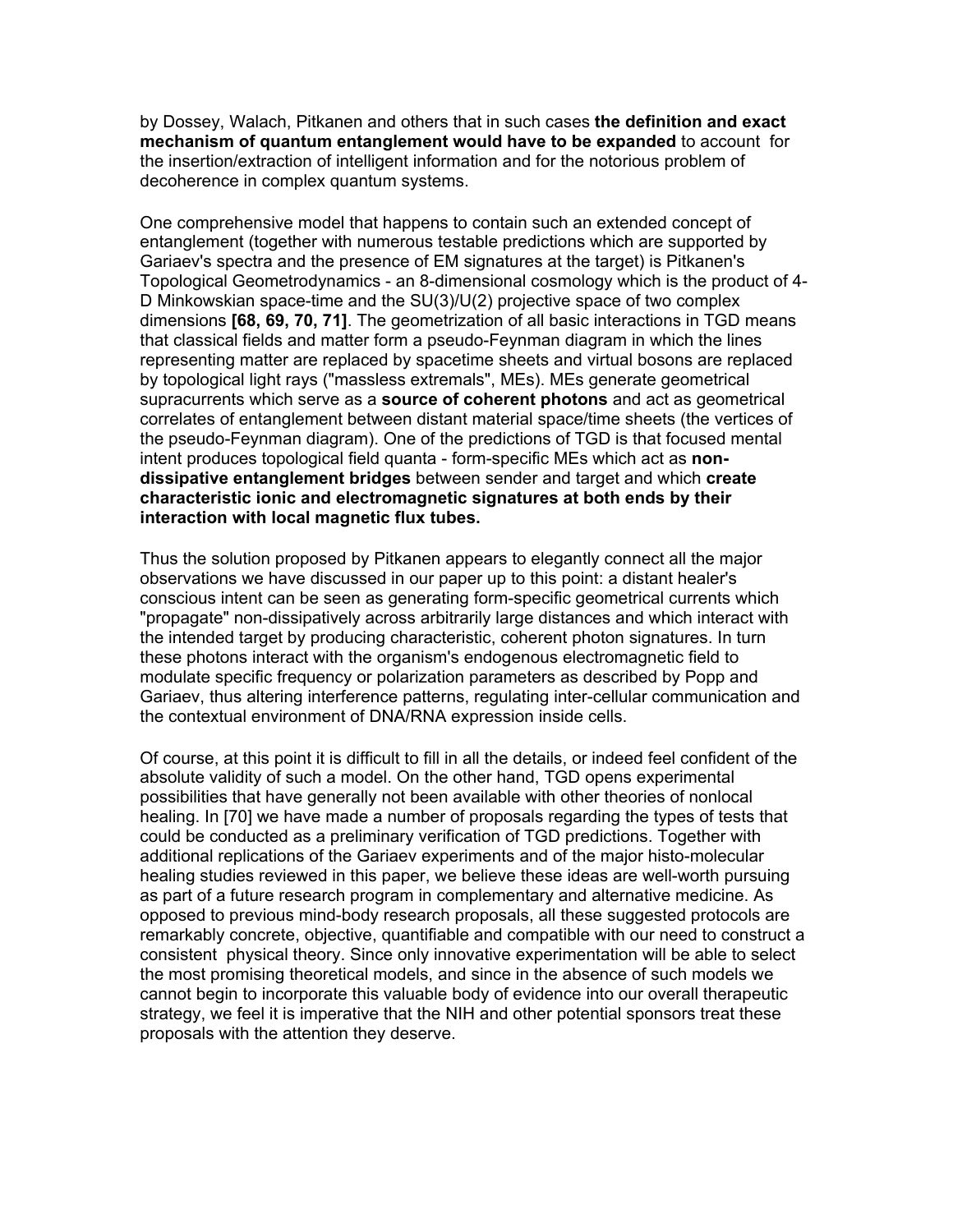# **CONCLUSIONS**

Where do we go from here? The first step, of course, should be a well-coordinated experimental program replicating the major classes of mental interactions described in these two papers. Protocols could be set up to study the biophysical basis of differential response in normal and abnormal cell populations (target specificity/normalization); to compare the effect size, replicability, side effects and long-term response for biophysical and mind-body therapeutic approaches in specific pathological models; to study the ability of normal human populations to learn and effectively implement such mental techniques (clinical studies); and to investigate the interactions between external EM fields and endogenous currents with respect to genetic regulation. Finally, given the common challenge that nonlocal communication presents to researchers in physics, parapsychology and mind-body medicine, we strongly advocate the establishment of interdisciplinary teams to collaborate on innovative new protocols capable of extracting meaningful conclusions about this fundamental aspect of reality.

From an applications point of view, we should start identifying the most effective meditation protocols for specific effects - i.e. enhancement of immune function, expression of specific genes, suppression of pathogens or reversal of malignant cell behavior/induction of apoptosis. It is also important to start designing and standardizing teaching programs, perhaps through the use of biofeedback methods to evaluate the effectiveness of teachers' and students' meditation on specific biological parameters. Understanding the interactions between mind-body interventions and conventional treatment modalities (such as the demonstrated increase in drug uptake and reduction in chemotharepy side effects with concurrent qigong practice) is another long-term goal, which should allow us to eventually integrate such multi-modality therapies for optimal results with minimal iatrogenic trauma to the organism.

Finally, we would like to take a step back and end this presentation with a philosophical observation. For more than a century, the common assumption in parapsychology research has been that the brain is the primary detection organ for subconscious/ anomalous cognition. However, in spite of this experimental focus, there is a remarkable lack of evidence supporting this contention - in fact we now know that certain peripheral responses to anomalous stimuli, such as the galvanic skin response, are highly consistent in the absence of any conscious awareness of these stimuli. Is the brain the only conceivable transducer of nonlocal information?

Indeed, the literature shows that psi function manifests across the full taxonomic continuum, from humans to animals **[41, 58, 73, 74, 77]** to plants and individual cells **[72, 42].** Since such consistent features are generally attributed to a very successful adaptive mechanism, and Pitkanen's TGD predicts a fractal hierarchy of biological emitters/receivers for nonlocal communication, could it be that the exquisite sensitivity of genetic material (DNA, RNA, protein) to mental intent may in fact reflect a deep evolutionary principle? For these first forms of life, devoid of what we would call a sensory system, chemical and electromagnetic interactions with the environment would have been one, albeit purely random, type of "orientation" response. However, the complex behavior of organisms starting from the very bottom of the taxonomic tree (see virus and prion dynamics, DNA repair and transcription, etc) strongly suggest that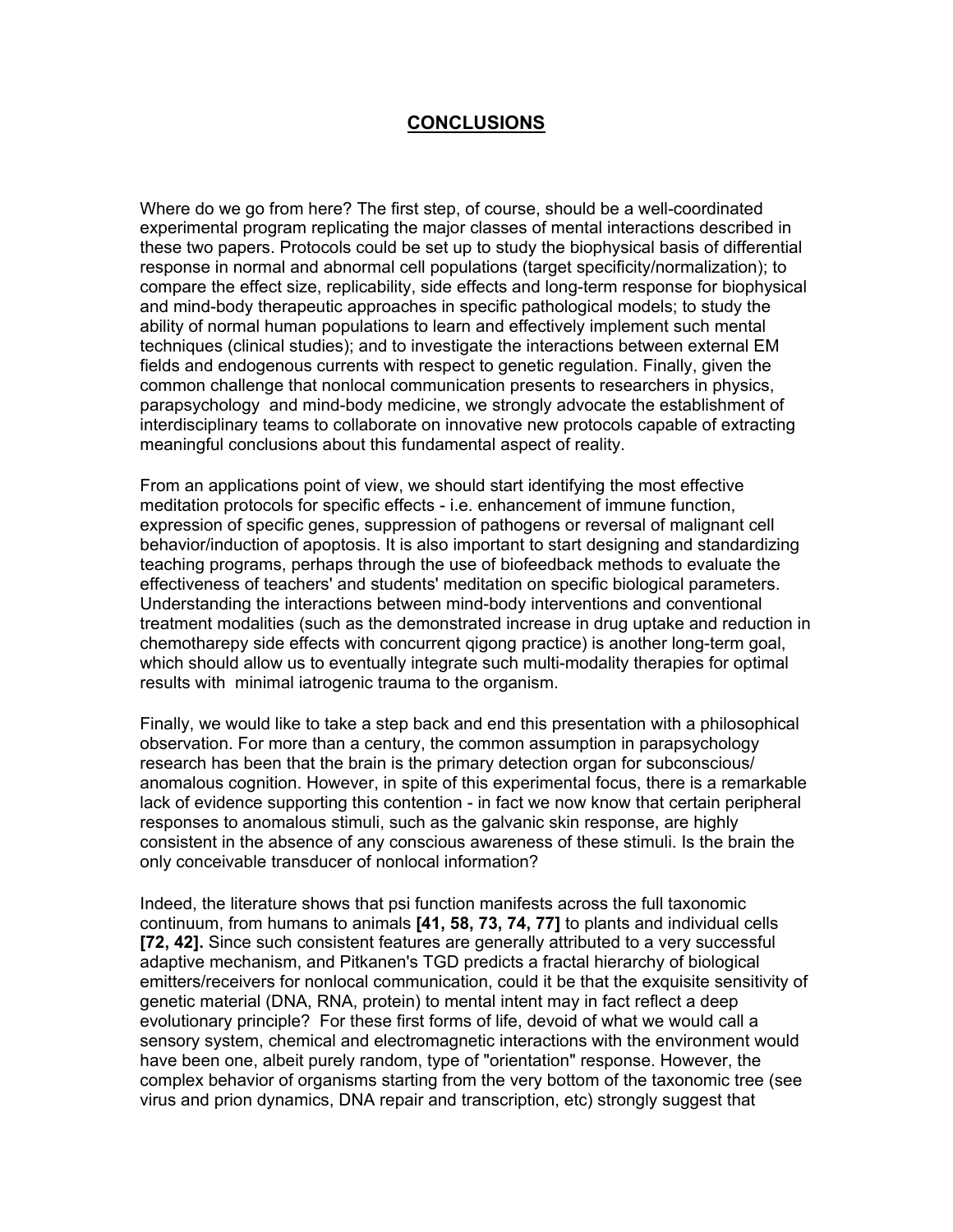behavioral adaptations were set in place, which clearly reflect a directional, self-serving interaction with the environment and that we are at a loss to explain on purely biomolecular grounds. Could the survival instinct of primitive organisms qualify as consciousness - suggesting that the genetic material in our bodies might in fact be the oldest and primary "antenna" for nonlocal communication? While this may at first look like a rhetorical question, the sobering realization that we are still in the dark about the higher-level programs regulating the spatial and temporal expression of DNA **[2,3,77],**  together with the evidence presented in this paper, suggest a positive answer. And if conscious intent has the ability to shape our organism's response to environmental challenges by acting all the way down to DNA, RNA and protein levels, then it is indeed the most versatile and potent therapeutic intervention we could ever conceive.

#### **REFERENCES**

1. Chen K, Sidorov L, Dossey L, (2005). "Effects of intent and mental state on the biological subjects: A review and its implications to medical research." *Medical Paradigm.* 1(2)

2. Davidson EH (2001) Genomic regulatory systems: development and evolution, 1st ed. Academic Press, San Diego CA

3. Martindale D. (2003) New Scientist 177 [2388]: 32

4. Becker R. and Selden G (1985) The Body Electric: Electromagnetism and the Foundation of Life, 1st edn. Morrow, New York, NY

5. Tofani S, Cintorino M, Barone D, Berardelli M, de Santi MM, Ferrara A, Orlassino R, Rolfo K, Ronchetto F, Tripodi SA, Tosi P (2002) Bioelectromagnetics 23[3]: 230

6. Simko A, Kriehuber R, Weiss DG, Luben RA (1998) Bioelectromagnetics 19[2]: 85

7. Tofani S, Barone D, Cintorino M, deSanti MM, Ferrara A, Orlassino R, Ossola P, Peroglio F, Rolfo K, Ronchetto F (2001) Bioelectromagnetics 22[6]: 419

9. Zhou J, Li C, Yao G, Chiang H, Chang Z (2002) Bioelectromagnetics 23(5): 339

10. Zhao (1994) Chinese Journal of Stomatology 29[2]:75

11. Eichwald C, Walleczek J (1996) Bioelectromagnetics 17(6): 427

12. Sontag W, Dertinger H (1998) Bioelectromagnetics 19[8]: 452

13. Kubinyi G, Thuroczy G, Bakos J, Boloni E, Sinay H, Szabo L (1996) Bioelectromagnetics 17[6]:497

14. Blank M and Soo L (2001) Bioelectrochemistry 53[2]:171

15. Blank M. & Goodman R. (1997) Bioelectromagnetics 18:111

16. Blank M. & Goodman R. (1998) Bioelectromagnetics 19:138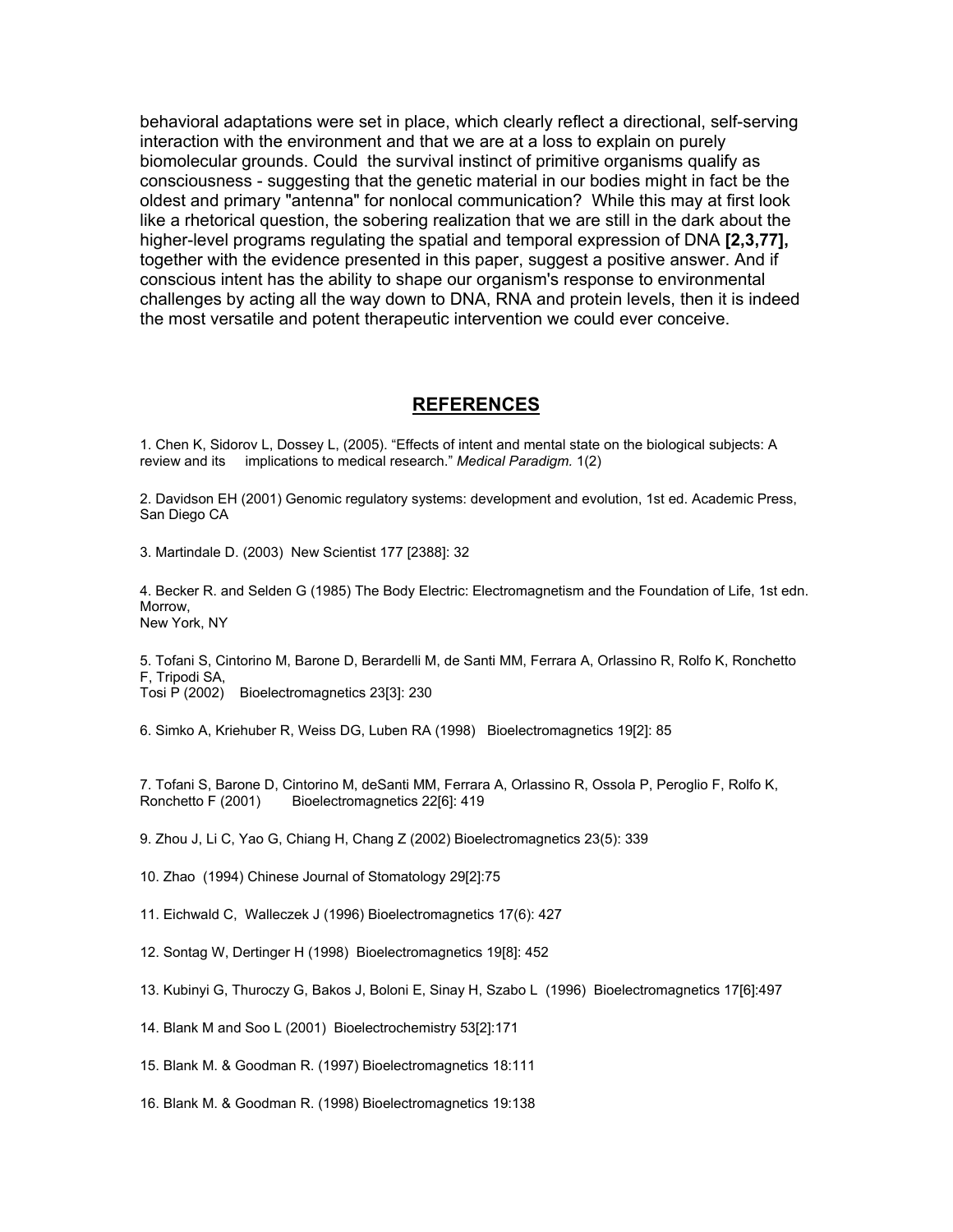17. Popp FA, Chang J (1998) The Physical Background and the Informational Character of Biophoton Emission. In: Chang JJ, Fisch J, Popp F-A (eds) Biophotons. Kluwer Academic Publishers, Dordrecht p 239

18. Ho, M.-W. (1993) The rainbow and the worm: the physics of organisms, 1st edn. World Scientific Publishing Co., Singapore

19. Ho, M.-W., Popp, F.-A. (1989) Gaia and the Evolution of Coherence. Presented at the 3rd Camelford Conference on the Implications of the Gaia Thesis: Symbiosis, Cooperativity and Coherence.

20. Popp, FA(1999) About the Coherence of Biophotons*.* In: Boston University and MIT (eds) Macroscopic Quantum Coherence, Proceedings of an International Conference of the Boston University. World Scientific www.datadiwan.de/iib/ib0204e\_1.htm

21. Renger G. (1998) Photophysical Reactions in Cells. In: Chang JJ, Fisch J, Popp F-A (eds) Biophotons. Kluwer Academic Publishers, Dordrecht p 1

22. Chwirot BW (1998) Do We Always Need to Know Molecular Origin of Light Emitted by Living Systems? In: Chang JJ, Fisch J, Popp F-A (eds) Biophotons. Kluwer Academic Publishers, Dordrecht, p 229

23. Rubik, B. (1993) Noetic Sciences Review #26

24. Popp, FA Some Features of Biophotons and their Interpretation in Terms of Coherent States. International Institute of Biophysics. www.datadiwan.de/iib/ib0205e\_1.htm

25. Chwirot BW (2001) Ultraweak Luminescence as a source of information on biological systems. International Institute of Biophysics. www.datadiwan.de/iib/ib0601e\_.htm

26. Popp FA (2002) Basic theory of Cancer Development and Defense, a presentation for the 11th International Conference "Biological Cancer Defense" in Heidelberg, Germany (May 3-5, 2002) International Institute of Biophysics www.lifescientists.de/publication/pub2002-05.htm

27. Popp FA, Chang J (1998) The Physical Background and the Informational Character of Biophoton Emission. In: Chang JJ, Fisch J, Popp F-A (eds) Biophotons. Kluwer Academic Publishers, Dordrecht p 239

28. Gariaev PP, Vassiliev AA, Grigoriev KV, Poponin BP and Shcheglov VA (1992) The DNA phantom effect (1992) (Short Messages in Physics, FIAN #11-12, 1992; reviewed in MISAHA Newsletter #24-27, 1999)

29. Popp, FA (1986) On the Coherence of Ultraweak Photon Emission from Living Tissues. In: C.W. Kilmister (ed.) Disequilibrium and Self-Organisation. Reidel

30. Chang JJ, Popp FA (1998) Biological organization: a possible mechanism based on the coherence of "biophotons". In: Chang JJ, Fisch J, Popp F-A (eds) Biophotons. Kluwer Academic Publishers, Dordrecht, p 217

31. Ho M-W (1996) Journal of Consciousness Studies 3:231

32. Beal J B (1996) Biosystems liquid crystals and potential effects of natural and artificial electromagnetic fields (EMFs). Second Annual Advanced Water Sciences Symposium, Exploratory Session 1, Dallas, TX http://frontpage.simnet.is/vgv/jim1.htm

33. Ho M-W (1998) Organism and Psyche in a Participatory Universe. In: The Evolutionary Outrider. The Impact of the Human Agent on Evolution, Essays in Honor of Edwin Laszlo (D. Loye ed.) p 49-65, Praeger 1998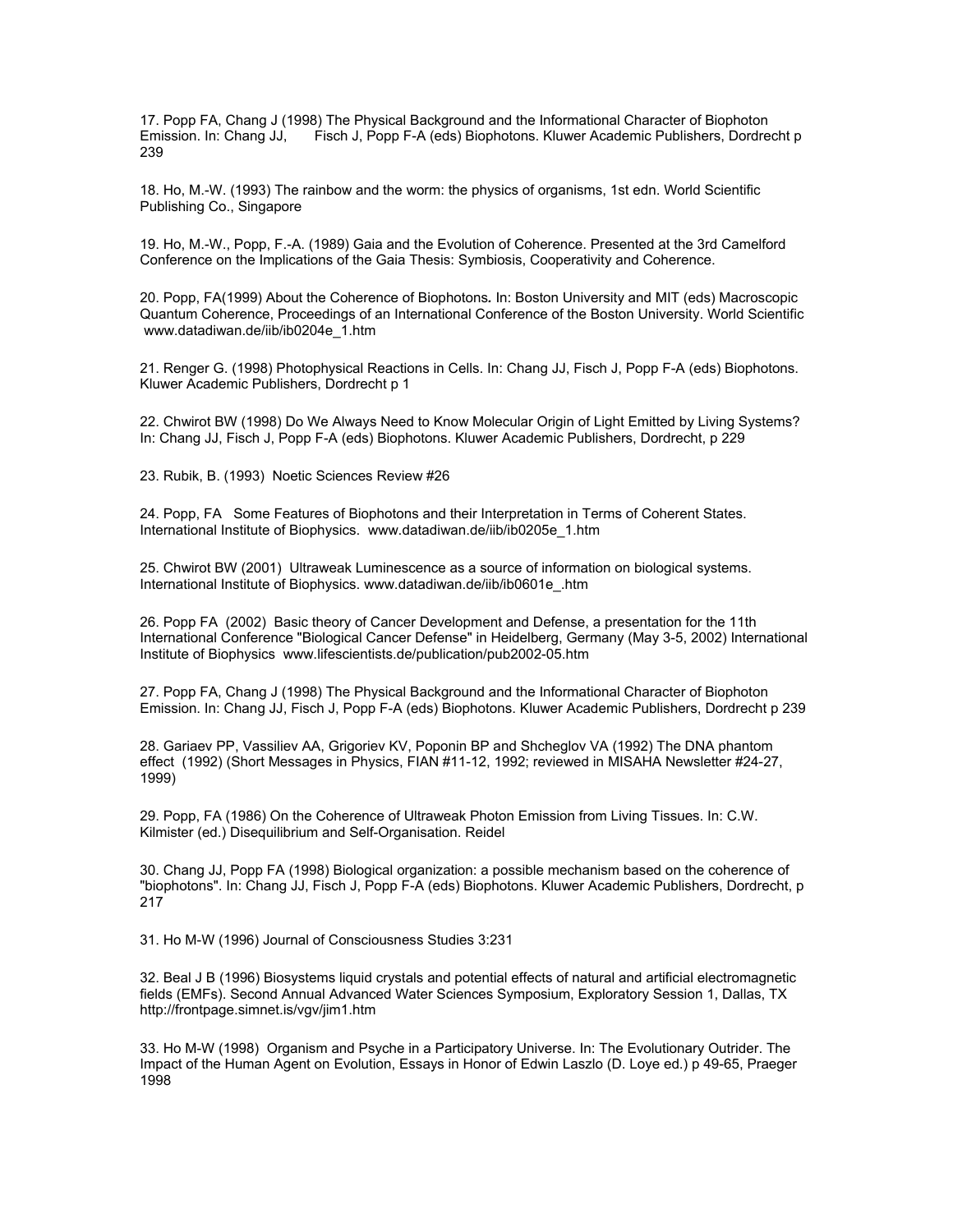34. Gariaev PP, Chudin VI, Komissarov GG, Berezin AA, Vasiliev AA (1991) Holographic associative memory of biological systems. SPIE Vol. 1621 Optical Memory and Neural Networks

35. Reshetnyak SA, Shcheglov VA, Blagodatskikh VI, Gariaev PP, Maslov M. Yu. (1996) Mechanisms of Interaction of Electromagnetic Radiation with a Biosystem. Laser Physics 6[4]: 621

36. Gariaev PG, Kaempf U, Marcer P J, Tertishny GG, Birshtein B, Iarochenko A, Leonova KA (2000) The DNA-wave Biocomputer. The fourth international conference on computing anticipatory systems (CASYS), Liege 2000. http://www.bcs.org.uk/siggroup/cyber/dna.htm

37. Gariaev PP, Tertishny GG, Leonova EA (2002) The wave, probabilistic and linguistic representations of cancer and HIV. J of Nonlocality and Remote Mental Interactions 1[2] www.emergentmind.org/gariaevI2.htm

38. Gariaev PP, Tertishny GG , Iarochenko AM, Maximenko VV, Leonova EA (2002) The spectroscopy of biophotons in non-local genetic regulation. J of Nonlocality and Remote Mental Interactions 1[3] www.emergentmind.org/gariaevI3.htm

39. Sidorov L. (2001) On the Possible Mechanism of Intent in Paranormal Phenomena. J of Theoretics (2001) http://www.journaloftheoretics.com/Links/Papers/INTENT.pdf; J of Nonlocality and Remote Mental Interactions I [1] www.emergentmind.org/sidorov\_II.htm

40. Puthoff EH, Targ R. A Perceptual Channel for Information Transfer over Kilometer Distances: Historical Perspective and Recent Research (2002). In: Tart, Puthoff and Targ (Eds.) IEEE Symposia on the Nature of Extrasensory Perception. Hampton Roads Publishing, Charlottesville, VA

41. Delanoy (1993) Experimental Evidence Suggestive of Anomalous Consciousness Interactions. 2nd Gauss Symposium, Munich, August 1993

42. Benor, D J (2001) Spiritual Healing: Scientific Validation of a Healing Revolution, 1st edn.Vision Publications, Southfield MI 2001

43. Imagery. In: "Alternative Medicine, Expanding Medical Horizons" - a report to the Office of Alternative Medicine in National Institutes of Health on Alternative Medical Systems and Practices in the United States, 1992 http://www.naturalhealthnotebook.com/Alternative\_Medicine/Mind-Body/imagery.htm

44. Chien CI; Tsuei JJ; Lee SC; Huang YC, and Wei YH (1991). Am J Chin Med 19 (3-4):285 45. Becker, R. (1990) Cross Currents: the Perils of Electropollution, the Promise of Electromedicine. 1st edn. Tarcher/Putnam, New York, NY

46. Benor D. (2001) Spiritual Healing: Scientific Validation of a Healing Revolution, Prof. Supp. 1st edn.Vision Publications, Southfield MI 2001

47. McGee C, Chow EPY (1994) Qigong: Miracle Healing from China. Medipress, Coeur d'Alene, ID

48. Oschman, JL (1997). J of Bodywork and Movement Therapies, 1[3]:179

49. Lin, Z. and Chen, K. (2002) Exploratory Studies of External Qi in China. J of ISLIS 20[2]:457

50. Nakamura H, Kokubo H, Parkhomtchouk D, Chen W, Tanaka M, Zhang T, Kokado T, Yamamoto M, Fukuda N (2000) J of ISLIS 18[2]: 418

51. Rubik B. (2000) Electromagnetic and Other Subtle Energies in Psi Research. In: Subtle Energies and Uncharted Realms of the Mind: an Esalen Invitational Conference.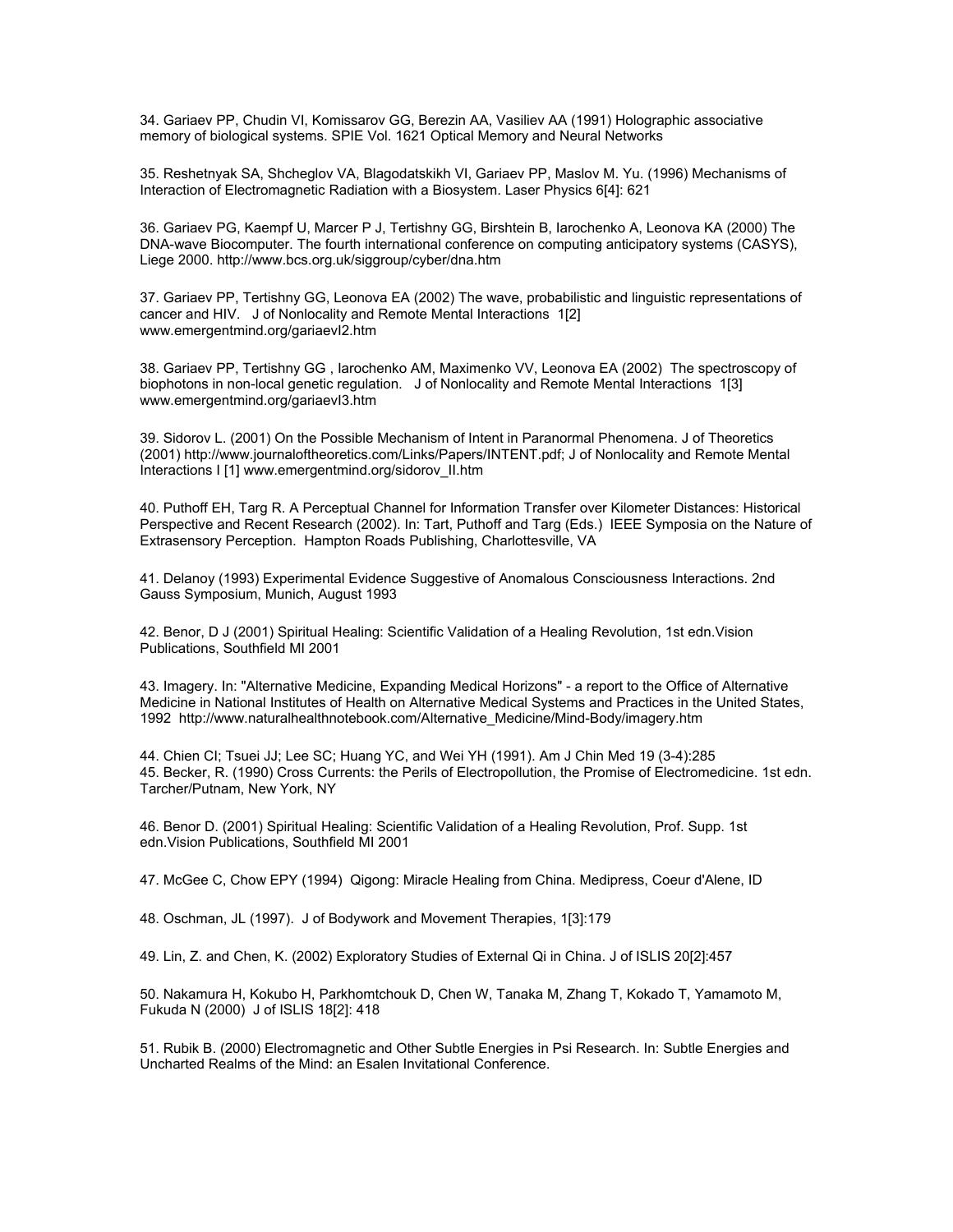52. Wortz EC, Bauer AS, Blackwelder RF, Eerkens JW, Saur AJ. (2002). An investigation of Soviet Psychical Research. In: Tart, Puthoff and Targ (Eds.) IEEE Symposia on the Nature of Extrasensory Perception. Hampton Roads Publishing, Charlottesville, VA

53. (1991) Radin, DI (1991) Beyond Belief: Exploring Interactions Among Mind, Body and Environment. ISSSEEM Journal 2 [3]

54. Benford, M. S. (1999) "Spin doctors": a new paradigm theorizing the mechanism of bioenergy healing. Journal of Theoretics, 1[2] http://www.journaloftheoretics.com/Articles/1-2/benford.html

55. Benford, M. S. (1999) Idiopathic thermogenesis: potential origin and mechanism of action. Journal of Theoretics, 1[3] http://www.journaloftheoretics.com/Articles/1-3/Benford%20IT1-3.pdf

56. The First National Conference on the Bigu Manifestation, Health Effects and Scientific Research of Yan Xin Qigong Pennsylvania State University, June 2000.http://www.clubs.psu.edu/yanxinqigong/report/

57. Huang G, Shen X. and Zhou Z (1988). Experimental Study of Fasting with Qigong Exercises*.* 1st World Conf Acad Exch Med Qigong; Beijing, China 1988

58 Braud W. (2000) Alternative Therapies in Health and Medicine 6[1]:37

59. Yamamoto M, Hirasawa M., Kokubo H., Kawano K., Kokado T., Hirata, T. and Yasuda, N. (1997). Journal of ISLIS 15[1]:88

60. Yamamoto M, Hirasawa M, Kokado T, Kokubo H, Yamada T, Taniguchi J, Kawano K Fukuda N*.* Journal of ISLIS 17 [1] : 191

61. Yan X, Zheng C, Zhou G, Lu Z (1988) Nature Journal (Chinese). 11: 647

62. Sicher F, Targ E, Moore D, Smith H. (1998) Positive Therapeutic Effect of Distant Healing in an Advanced AIDS Population. Papapsychology Association Convention, 1998

63.van Holde K, Zlatanova J (1996) What determines the folding of the chromatin fiber? In: Proc. Natl. Acad. Sci. USA, 93: 10548

64. Zlatanova J, Leuba SH, van Holde K (1998) Biophysical Journal 74:2554

65. Yan X, Lu Z (1988) Measurement of the Effects of External Qi on the Polarization Plane of a Linearly Polarized Laser Beam*.* Nature Journal (Chinese). 11:563

66. Austin, J (2000) Zen and the Brain, 1st edn. MIT Press, Cambridge, MA

67. Murphy M. and Donovan S.(2002) The physical and physiological effects of meditation. IONS Press.

68. Pitkanen M (2003) Macrotemporal Quantum Coherence, Spin Glass Degeneracy and Number Theoretic Information Concept. J of Non-Locality and Remote Mental Interactions II[1] www.emergentmind.org/PDF\_files.htm/qcohe12.PDF

69. Pitkanen M (2003) Biosystems as Conscious Holograms. J of Non-Locality and Remote Mental Interactions II[1] www.emergentmind.org/PDF\_files.htm/conscholo0302.PDF

70. Sidorov L (2003) Entanglement and Decoherence Aspects in Remote Viewing: a Topological Geometrodynamics Approach. J of Non-Locality and Remote Mental Interactions II[1] www.emergentmind.org/SidorovII(1).htm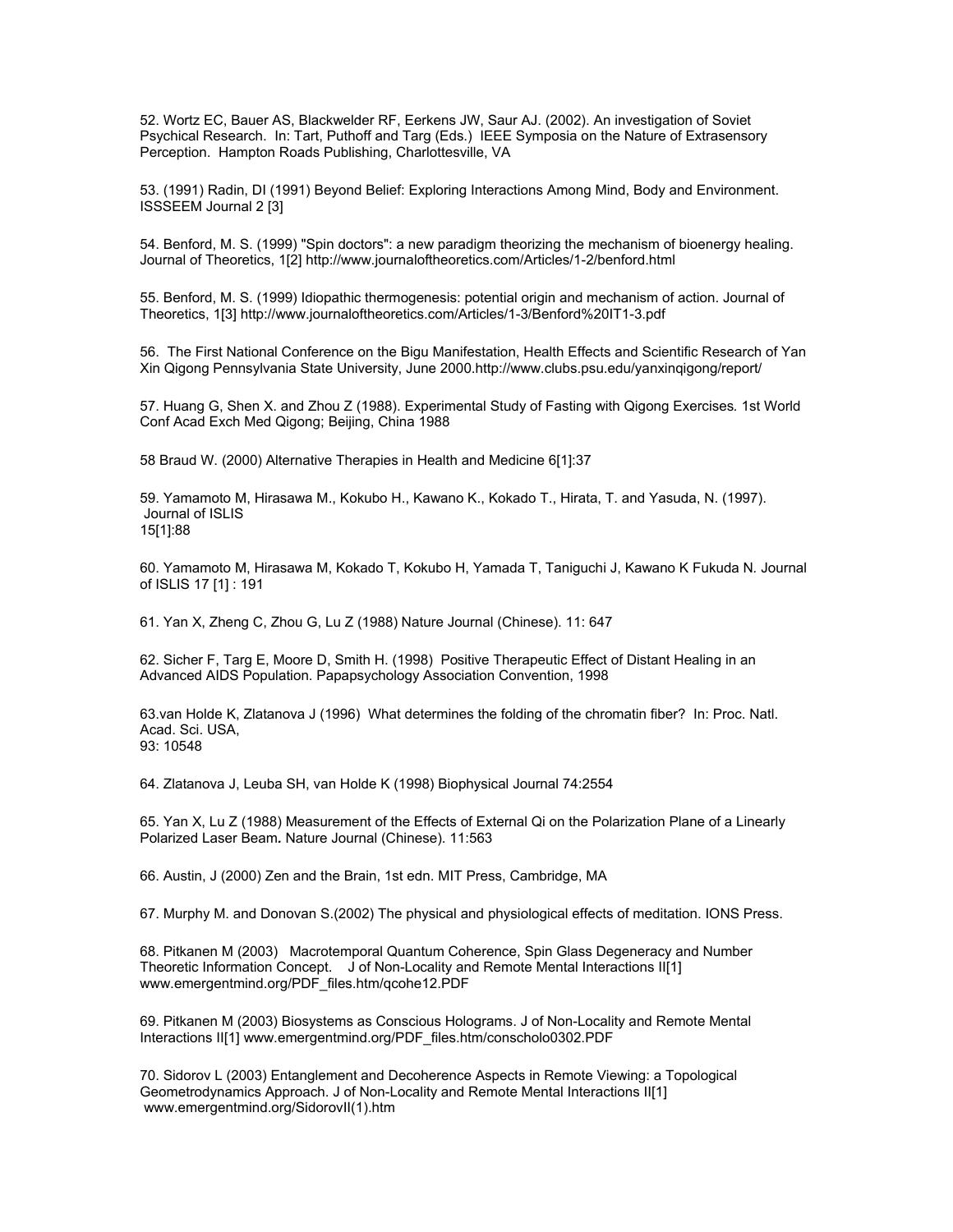71. Sidorov L (2002) Control Systems, Transduction Arrays and Psi Healing: an Experimental Basis for Human Potential Science. J of Non-Locality and Remote Mental Interactions I[2] www.emergentmind.org/sidorovI2.htm.htm

72. Stone RB (1995) Cells Caught in the Act of Communication. MISAHA Newsletter 11:2

73. Peoc'h R (2002) Psychokinesis Experiments with Human and Animal Subjects upon a Robot Moving at Random. Parapsychology Association Convention 2002

74. Sheldrake R. (2000) J of Scientific Exploration 14:233

75. Chu DY, He WG, Zhou YF, Chen BC (1998) "The Effect of Chinese Qigong on the Conformation of Biomolecules" Chinese Journal of Somatic Science 8[4]:155

76. Chu DY, Wang WZ, He BH & Chen, K. (2001). The effect of external qi of qigong on biomolecular conformation (III). P. 132-137 in Chez RA (ed.) *Proceedings: Bridging Worlds and Filling Gaps in the Science of Healing.* Hawaii, November 29-December 3, 2001

77. Lemley B. Heresy. Discover 21[8]:60

78. Chen K., Yeung R. (2002) "Exploratory Studies of Qigong Therapy for Cancer in China". Integrative Cancer Therapies 1[4]:345

79. Scofield, AM and Hodges, RD, (1991). Demonstration of a healing effect in the laboratory using a simple plant model. *Journal of the society for Psychical Research*. 57, 321-343.

- 80. Saklani A. (1988). Preliminary tests for psi-ability in shamans of Garhwal Himalaya. J. of the Society for Psychical Research. 55(81), 60-70.
- 81. Saklani A. (1990). Psychokinetic effects on plant growth: further studies. In: Roll W, Morris R, Morris J, eds. *Research in Parapsychology 1989*. Metuchen, NJ: Scarecrow Press; 37-41.
- 82. Nicholas C, (1977). The effects of loving attention on plant growth, *New England J. of Parapsychology*, 1977, 1:19-24.
- 83. Miller RN, (1972). The positive effect of prayer on plants. *Psychic*, 3(5): 24-25.
- 84. Grad BR (1965). Some biological effects of laying-on of hands: A review of experiments with animals and plants. *Journal of the American Society for Psychical Research.* 59:95-127.
- 85. Hu G, Yi J et al. (1989). The effects of external qi on the germination of rice and wheat." P.91 in Hu HC & Wu QY (eds) *Paper Collections of Qigong Science. Vol I.* Beijing: Beijing University of Technology Press.
- 86. Jin AW et al. (1994). Biological effect of external qi on the germination of rice seed. *Chinese Journal of Somatic Science*, 4(4): 167-70.
- 87. Zhou RH, Wu QY, Xie HZ, (1989). Study of the effect of external Qi on the growth of plants. P. 82 in Hu HC & Wu QY (eds) Paper Collections of Qigong Science. Vol I. Beijing: Beijing University of Technology Press.
- 88. Pan XK, (1995). The effect of external Qi on the seed of wheat. P.313 in Lin ZP (ed.) *Understanding of True Qi Cultivation and Sublimation.* Beijing: Chinese Publisher of Constructive Materials.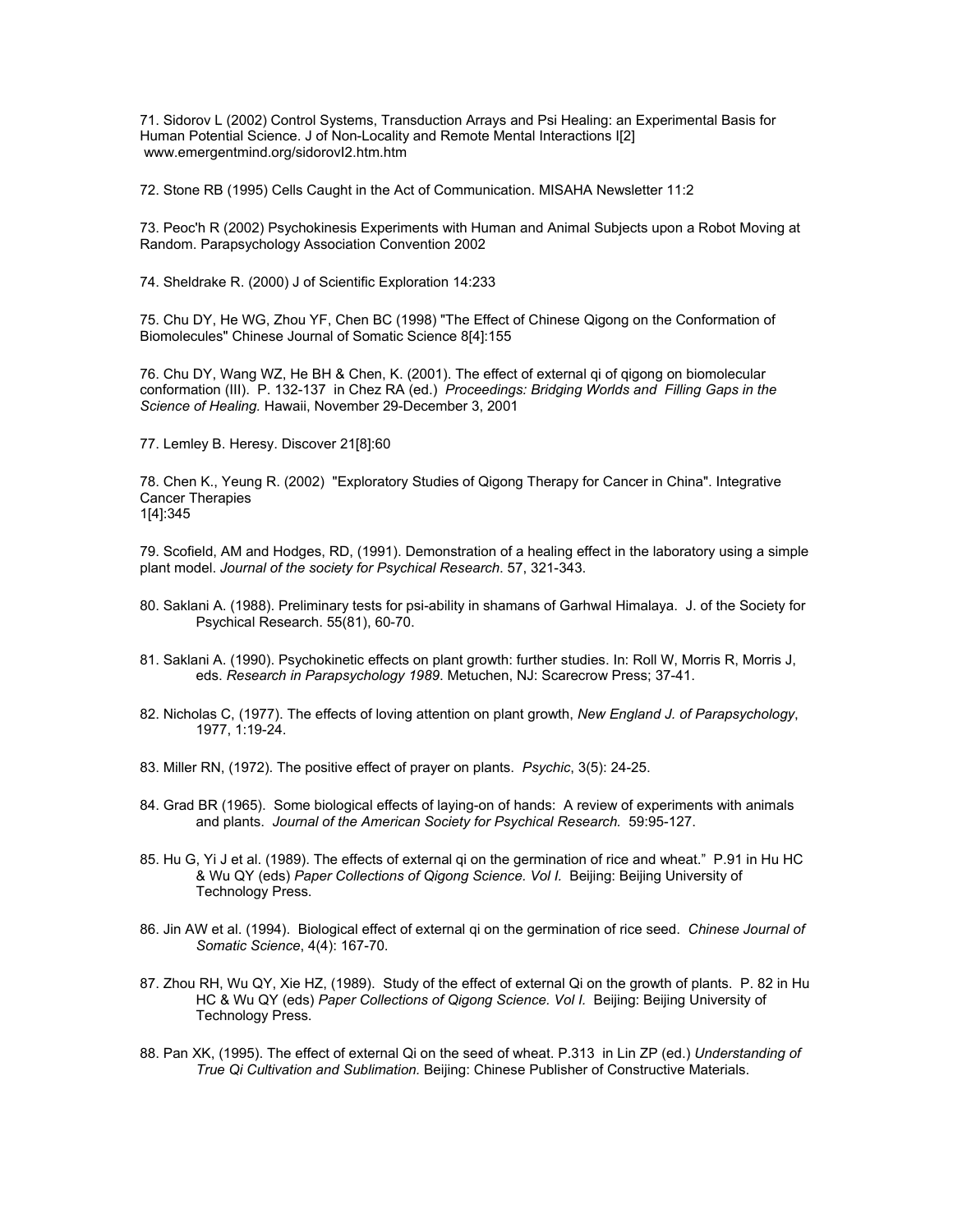- 89. Haid M & Huprikar S. (2001) Modulation of germination and growth of plants by meditation. *American J Chinese Med* 2001;29 (3-4):393-401
- 90. Shah S, Ogden AT, Pettker CM, Raffo A, Itescu S, Oz MC. (1999). A study of the effect of energy healing on in vitro tumor cell proliferation. *J Altern Complement Med*. 5(4):359-365.
- 91. Chen XJ, Gao QY, Jao XR, Zhang JM. (1990). Effects of emitted qi on inhibition of human NPC cell line and DNA synthesis. *Third National Academic Conference on Qigong Science*; 1990; Guangzhou, China.
- 92. Chen XJ, Li YQ, Liu GC & He BH, (1997). 揟he inhibitory effects of Chinese Taiji Five Element Qigong on transplanted hepatocarcinoma in mice." *Asian Medicine,* Issue 11 (1997): 36-38.
- 93. Chen XJ, Yi Q, Liu KL & Zhang JM, (1995). 揇ouble-blinded study of the effect of qigong external qi on the human nose cancer cells in nude mice." p. 288 in Lin ZP (ed.) *Understanding of True Qi Cultivation and Sublimation.* Beijing: Chinese Publisher of Constructive Materials.
- 94. Chen K, & Yeung R, (2002). Exploratory studies of qigong therapy for cancer in China. *Integrative Cancer Therapies. 1(4): 345-370.*
- 95. Feng LD, Bao GW, Qian JQ, Li SY. (1982). Observation of the effect of external qi on the Glen's bacteria. *The Nature Journal (Chinese),* 5(9): 36.
- 96. Nash, Carroll B. (1982). Psychokinetic control of bacterial growth. *Journal of Society for Psychical Research*. 51:217-221.
- 97. Rauscher EA and Rubik BA (1983). Human volitional effects on a model bacterial system. *Psi Research.* 1983, 2(1), 38-48.
- 98. Onetto B & Elguin GH, (1966). Psychokinesis in experimental rumorgenesis, *J. o f Parapsychology*, 30: 220.
- 99. Bengston WF, Krinsley D. (2000). The effect of the "laying on of hands" on transplanted breast cancer in mice. *Journal of Scientific Exploration.* 14(3):353-364.
- 100. Lee SC, Shen JC & Sun CL, (1999). The revival of peanut by psychic, *Chinese Journal of Somatic Science*, 7(1):3-7, 1997.
- 101. Shen JC and Sun CL, (1998). The experiments and thinking on the directional effects of human consciousness on plant growth. *Chinese Journal of Somatic Science*, 8(1): 51-60.
- 102. Shen JC and Sun CL, (2002). Solid evidence of psychic power: Materiality of consciousness (Sixteen years research of Psi phenomena). *Journal of ISLIS*. 20(2):549-554.
- 103. Bai F, Sun CL, Liu ZY, Shen JC, Shen YZ, Ge RC, et al. (2000). 揝eeds induced to germinate rapidly by mentally projected Qi energy are apparently genetically altered." *American Journal of Chinese Medicine*. 28(1): 3-8.
- 104. Ge RC, Liu ZY, Shen YZ, Bai F & Sun CL, (1998). The study on the ATPase activity of the fast germinating sprouts of the wheat and pea whose seeds were somatic psychic ability, *Chinese Journal of Somatic Science*, 8(4): 152-154.
- 105. Shen JC and Sun CL, (1996). Confirmation and thinking of energy-gathering phenomenon under the deeper conscious state. *Chinese Journal of Somatic Science*, 6(1): 10-15.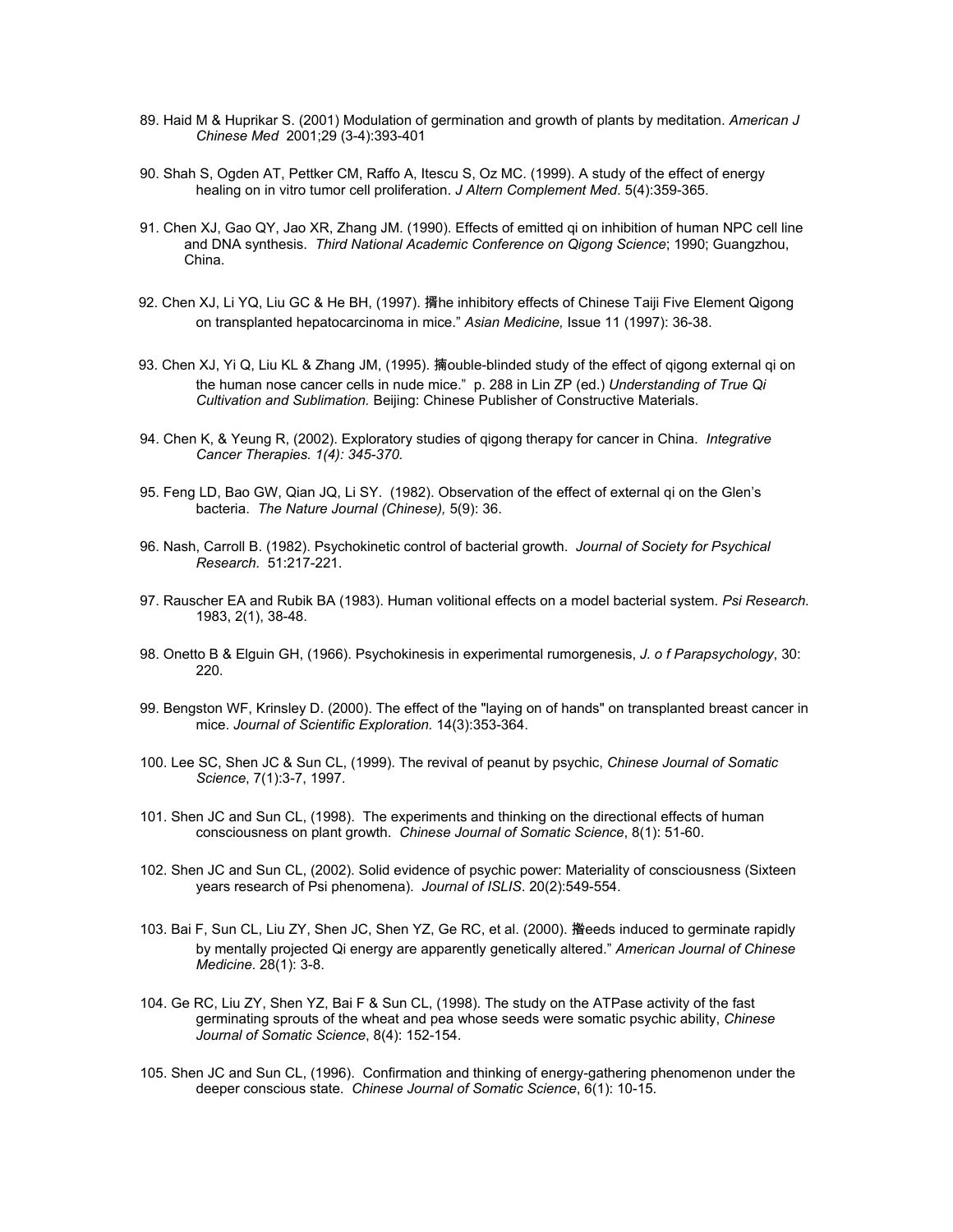- 106. Chien CI; Tsuei JJ; Lee SC; Huang YC, and Wei YH (1991). Effect of emitted bioenergy on biochemical functions of cells. . *American J. of Chinese Medicine*; 19 (3-4):285-92;
- 107. Zhang FD, Zhao J, Yue HQ, Liu GQ, and Liu, A (1990). Study of molecular biology of functional mechanism of emitted qi on proteins; Guangzhou, China. 1990: 62.
- 108. Li CX, Liu ZY, Jin L, Zhou LY, Zhang K, Zhao TJ & Lu DY (1992). Preliminary exploration of the effect of external qi on the immune functional of mice with tumors. *Chinese Journal of Somatic Science*, 2(2): 67-71.
- 109. Jia L, Jia JD, Lu DY (1988). Effects of emitted qi on ultrastructural changes of the overstrained muscle of rabbits. P.14 in The First World Conf Acad Exch Med Qigong, Beijing China.
- 110. Chu DY, He WG, Zhou YF & Chen BC, (1998). 揟he effect of Chinese qigong on the conformation of biomolecule." *Chinese Journal of Somatic Science*. 8(4): 155-159.
- 111. Chu DY, Wang WZ, He BH & Chen, K. (2001). The effect of external qi of qigong on bio-molecular conformation (III). Pp. 132-137 in Chez RA (ed.) *Proceedings: Bridging Worlds and Filling Gaps in the Science of Healing.* Hawaii, November 29-Dcember 3, 2001.
- 112. Rein G and McCraty R, (1994), DNA as a detector of subtle energies. Proceedings of the  $4<sup>th</sup>$  annual conf. of the ISSSEEM, Boulder, CO.
- 113. Benor DJ, (2001). *Spiritual Healing: Scientific Validation of a Healing Revolution*, Southfield MI: Vision **Publications**

114. Lu, ZY (1989). The effects of qi on biomolecules; 2nd Int Conf on Qigong, Xian, China. 1989: 359

115. Sun MY, Li SP, Meng GR, Cui YH, and Yan X, (1988). Effect of emitted qi on trace examination of UV spectroscopy on the DNA solution of fish sperm; 1st World Conf Acad Exch Med Qigong. Beijing, China. 1988: 172.

- 116. Braud, WG (1979). Conformance behavior involving living systems. In Roll WG et al. (eds), *Research in Parapsychology 1978*, Metuchen, NJ: Scarecrow Press, 111-115.
- 117. Braud, WG (1990). Distant mental influence of rate of hemolysis of human red blood cells, *Journal of the American Society for Psychical Research*, 1990, 84(1): 1-24.

118. Sun CL, Liu CM, Shen ZQ, and Li XM (1990). Effect of Xiantian-ziran qigong on red blood cells; 3rd Nat Acad Conf on Qigong Science, Guangzhou, China. 1990: 48.

- 119. Chen XJ, Yi Q, Li YQ, He WM, Zhang JM, and Chen YS, (1996). Observations on the effect of the emitted qi on the reversion of nasopharyngeal carcinoma cell line; p.108 in the *Proceedings of the Third World Conference on Medical Qigong,* Sept. 1996, Beijing, China
- 120. Chen YF (1993). Effect of emitted qi on agglutinating reaction of human pulmonary adenocarcinoma cell (SPC-A1) mediated by ConA; Beijing, China. 1993: 102.
- 121. Chen YF. (1998). Molecular biology study for the effect of qigong outgoing qi with labeled biochemical factors on human body cancer cells the BEL - 7402 and SPC - A1; 7-th Int Sym on Qigong, Shanghai, China. 1998: 96.

122. Nash, Carroll B., (1984). Test of psychokinetic control of bacterial mutation. *Journal of the American Society for Psychical Research*. 78(2):145-152.